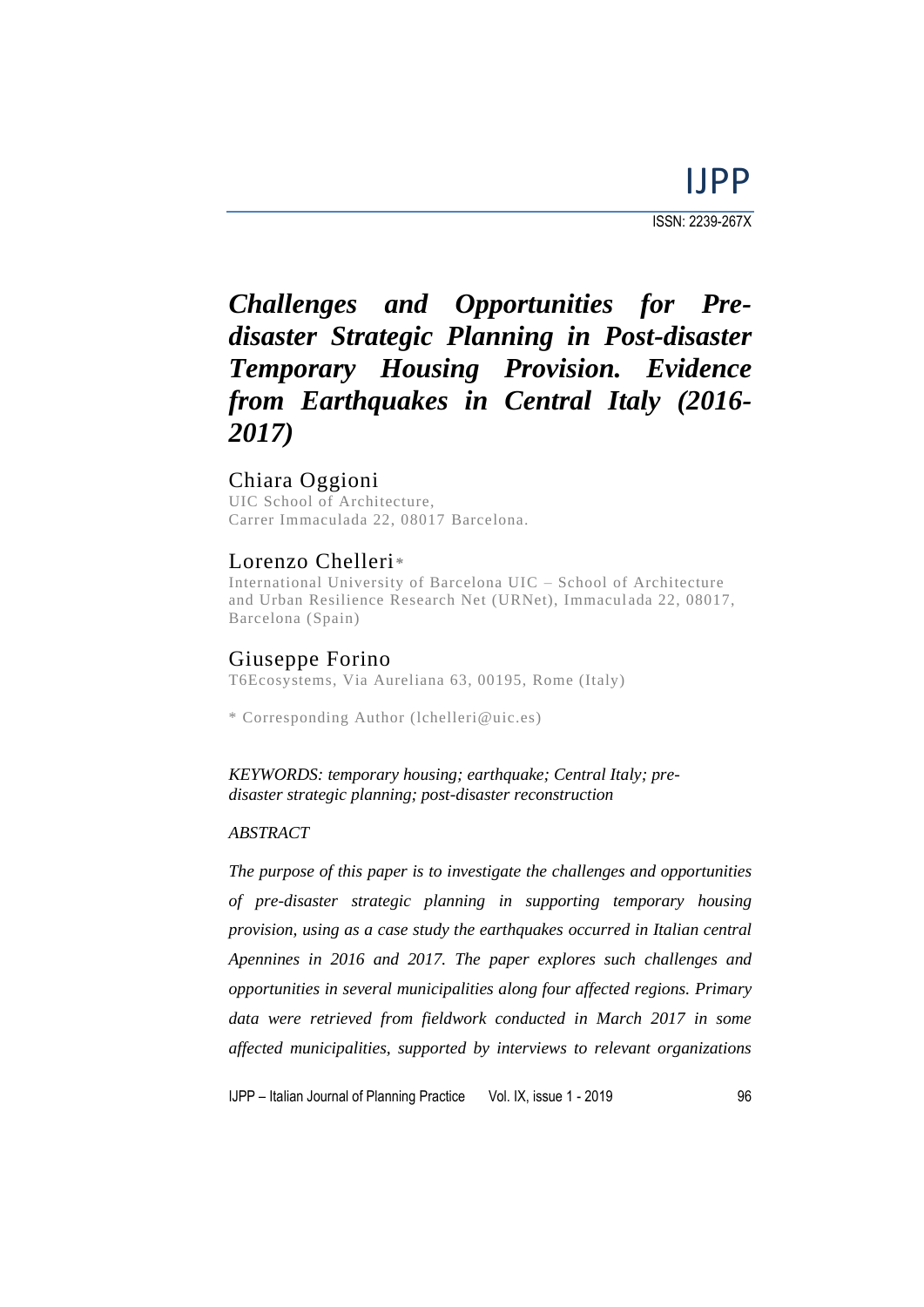*and stakeholders involved in emergency and reconstruction in the affected areas. Findings report that in the assessed municipalities delays occurred in temporary housing provision due to both technical and governance aspects, undermining the possibility to satisfy local needs in a timely way. Therefore, the paper sheds new light on the role of pre-disaster strategic planning in temporary housing provision. The paper discusses and supports the advances of international practices for pre-disaster strategic planning. It also calls for embracing mechanisms able to avoid delays and lock-ins embedded within the socio-political context-specific factors.*

### **INTRODUCTION**

In post-disaster reconstructions, a variety of actors at different scales, and with different priorities, perceptions and interests, need to quickly address short-term recovery goals (Ismail et al., 2017). These goals could potentially conflict with long-term trajectories of reconstruction that aim at accommodating community expectations (Chang et al., 2010; 2011; Cheng et al., 2015). Indeed, any decision taken during the emergency phase can affect the recovery path for decades (Jha et al., 2010; Yi and Yang, 2014). One of the major challenges within post-disaster reconstruction processes stands in framing the right compromise between maximizing the speed of decision-making processes while being able to support a collective and strategic vision about the future redevelopment path (Olshansky et al., 2008; Cheng et al., 2015). Housing provision plays a key role within this challenge (Jha et al., 2010; Lizarralde et al., 2010; Bilau and Witt, 2016). According to Davis and Alexander (2015), in the aftermath of a disaster, there are three main modes of shelter and housing: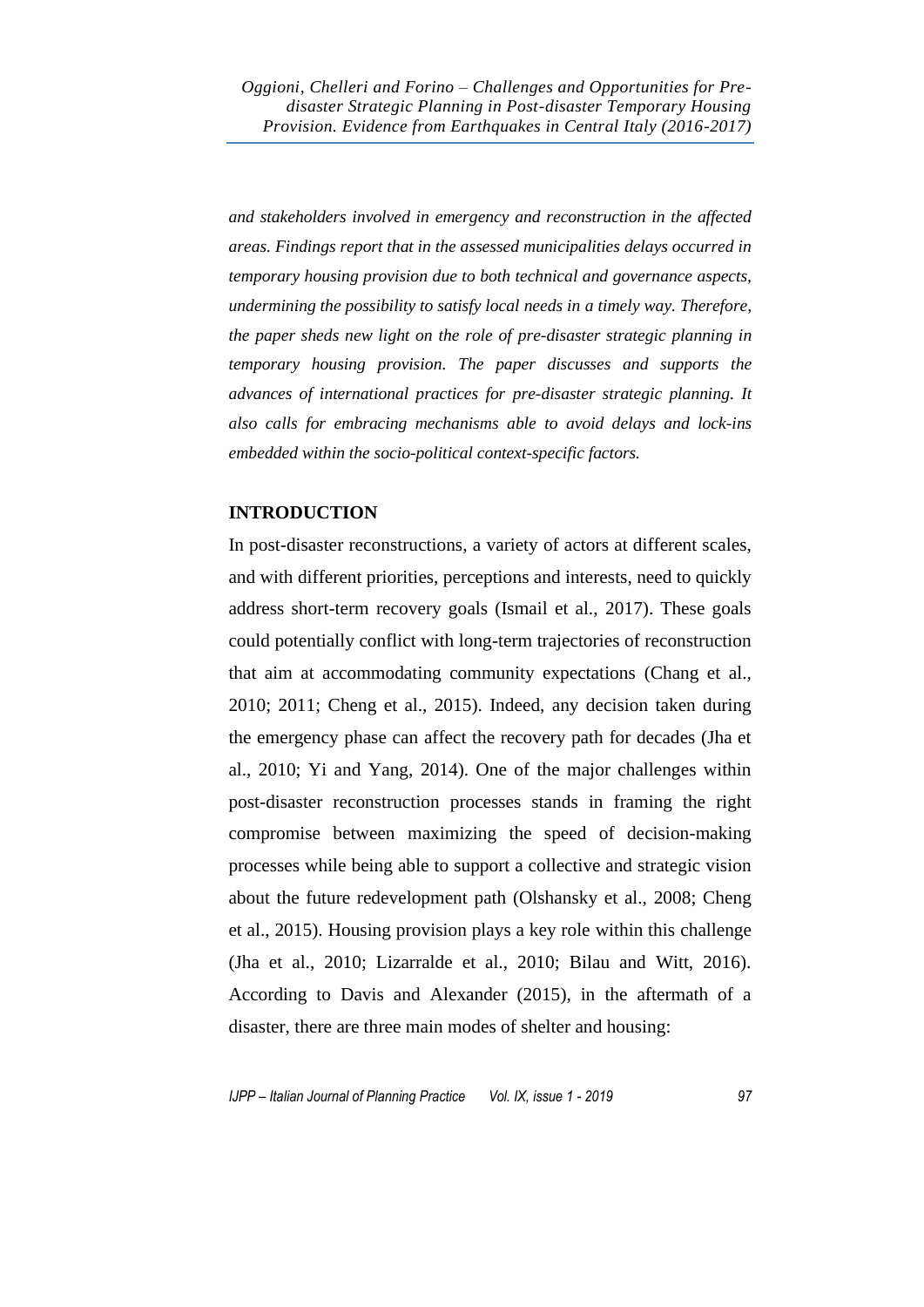1) Provisional shelters: spontaneous or provided shelters for people displaced within hours from the disaster, and for short time (from few hours to overnight). Spontaneous shelters can be repaired shelters, stays with host families, or be provided by remittances or by purchasing building materials. Provided shelters can be hotels, caravans, mobile homes, containers, tents, plastic sheeting, or donor shelters.

2) Transitional shelters: shelters that can be temporary or can evolve into permanence, provided within few days or weeks after the event.

3) Permanent dwellings, that can be built by users or contractors in the same place as before or in a different place, to be ideally provided within few years after the event (Davis and Alexander, 2015).

The duration of each phase depends on the existing overlaps between two or more phases; however, the clear distinction among these three phases relies in the everyday activities and routines, which usually are lost during the *sheltering* living, and recovered within the *housing* provision (Quarantelli, 1982, 1995; Félix et al., 2013; 2015). Meanwhile, the decision-making and implementation of each phase, as well as the quality of materials, design and locations of sheltering and housing vary according to a series of factors, including: i) preparedness activities in the affected areas (Nigg et al., 2006), ii) the social processes emerging after the hazardous event (Bolin and Stanford, 1991), and iii) the adopted organizational and technical solutions (Johnson et al., 2006).

For temporary transitional shelters, the etymology of the adjective *temporary* defines a way of living in a house that is limited in time, allowing people to be provided with a protected, secure, and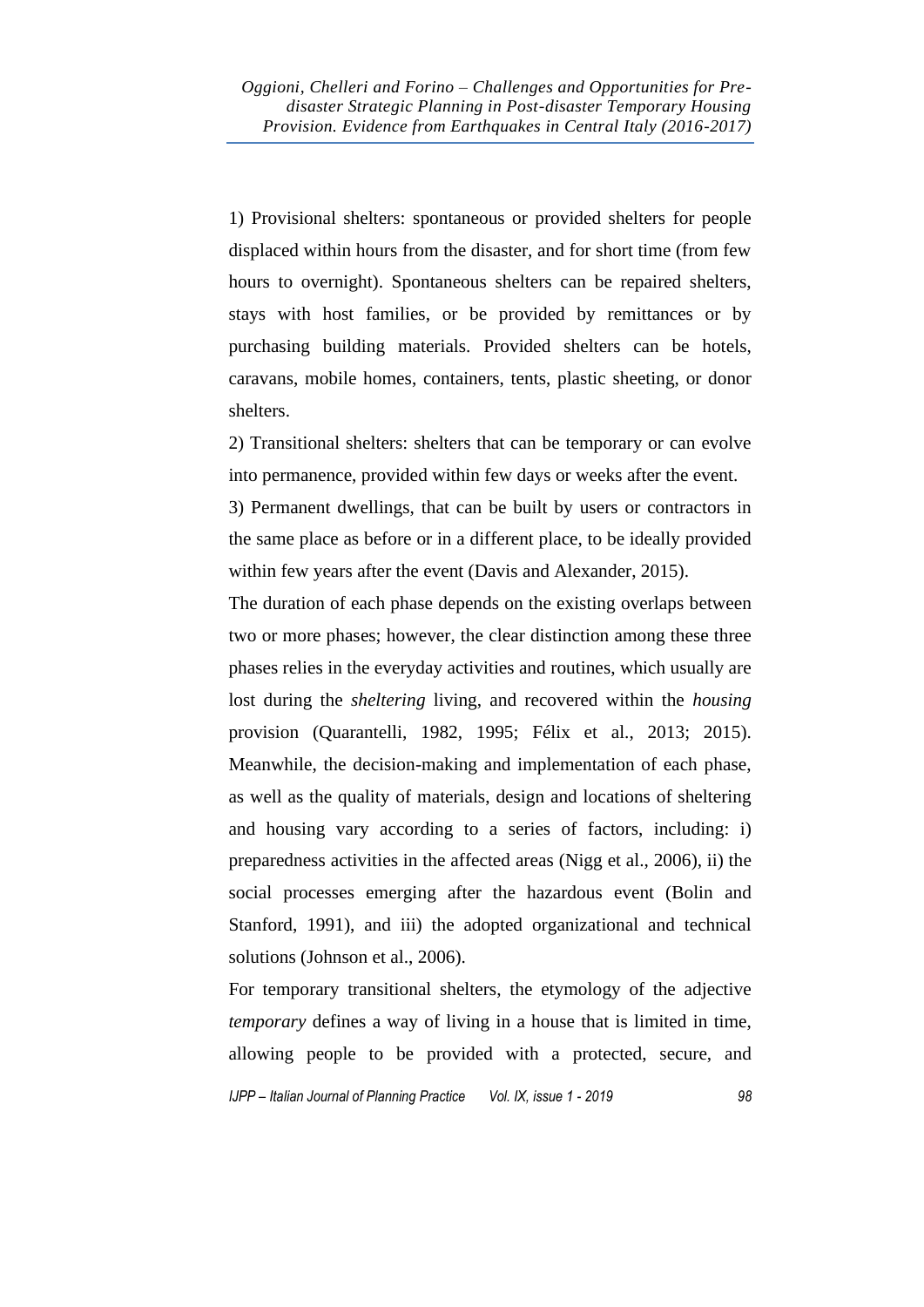comfortable space for returning to their everyday life (Félix et al., 2013; 2015). However, temporary shelters and housing are still a contested issue within post-disaster recovery debate (Oliver-Smith, 1990; Olshansky et al., 2008; Johnson, 2007a; Rafieian and Asgary, 2013). Worldwide evidences from cases of temporary housing provided by governmental and non-governmental agencies have demonstrated that sometime housing provision has been unnecessary, too expensive, late, not sustainable, and thus shifted away relevant resources from permanent reconstruction, or became a source of socio-environmental concerns (Lizarralde et al., 2010; Rafieian and Asgary, 2013; Naylor et al., 2018; Biswas, 2019). Most of the times, these problems emerge from the challenge of reaching the above introduced compromise between speed and deliberation (Olshansky et al., 2008). While some decisions need to be taken quickly for meeting the basic needs of the affected people, the way temporary housing is conceptualized, planned, projected and implemented can deeply influence (positively or negatively) the long-term trajectories of disaster recovery. Therefore, cautiousness, long-term vision, and assessment of potential impacts are required to avoid problems potentially arising in the future (Jha et al., 2010).

On this regard, Johnson (2007b) identifies a series of organizational features, factors and resources needed for supporting temporary housing provision. These are: i) quick timing, ii) adequate cost in relation to country standards, iii) overall reconstruction strategy consideration, iv) adequate unit design and comfort, v) location considering access to jobs and social networks, vi) provision of services and amenities, vii) maintenance of pre-disaster social ties or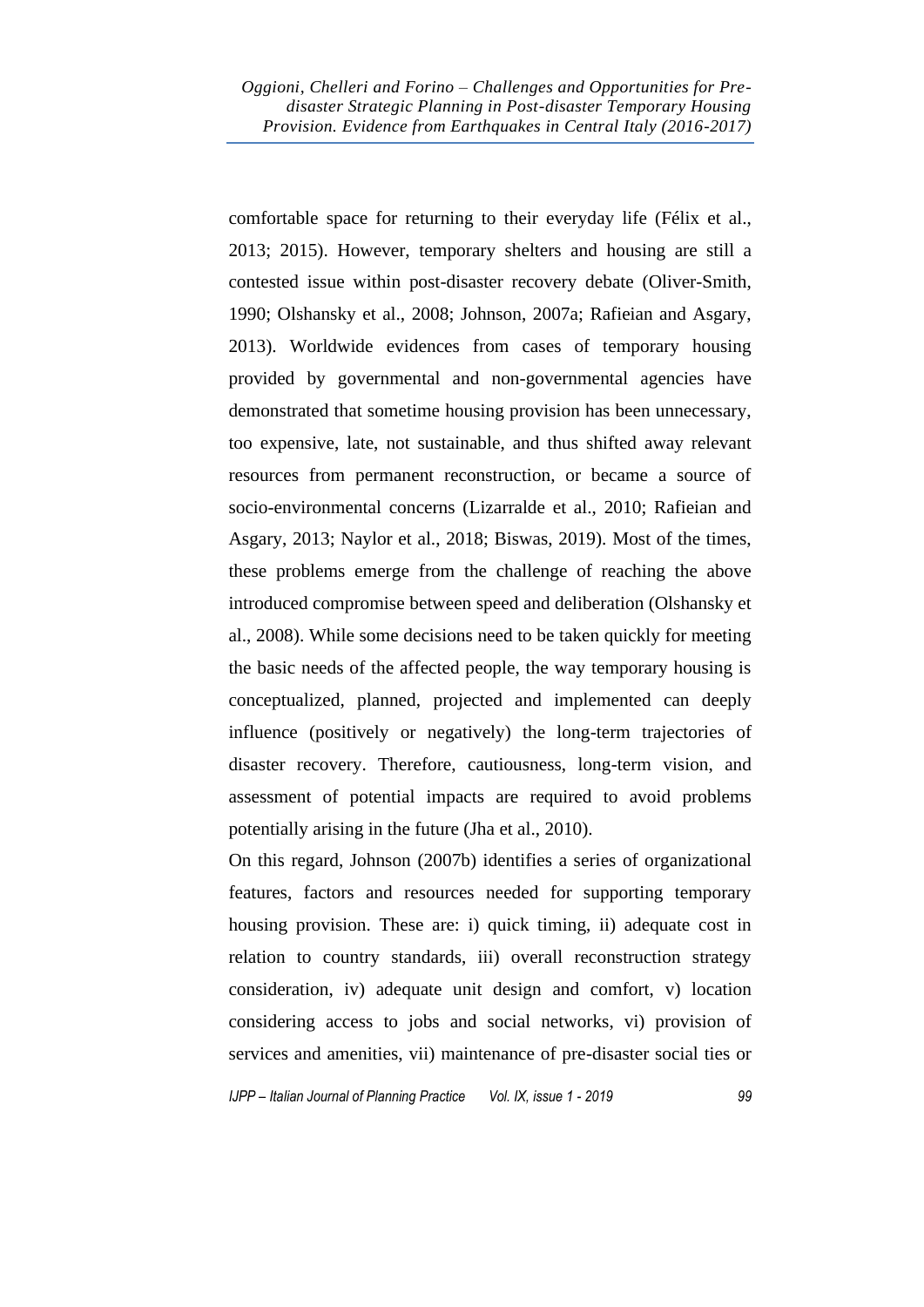development of new ones, viii) institutional support to secure permanent housing and ix) consideration of long-term consequences. According to Johnson (2007b), pre-disaster strategic planning can support and facilitate the identification and implementation of these organization designs and resources for temporary housing provision in specific post-disaster situation. It also contributes to establish a set of pre-determined ways for working together with a set of stakeholders, ranging from the construction industry and real estate market to governmental agencies and communities, to activate desirable resourcing strategies and procedures (Chang et al., 2010). On a similar vein, Berke and Campanella (2006) consider a predisaster recovery planning as important to identify potential hazardfree sites that could serve as relocation zones for redevelopment, guiding the latter to the least hazardous parts of building areas, and modifying construction practices to minimize existing or potential vulnerability. Therefore, a pre-disaster strategic plan is key in providing standardized procedures for implementing temporary housing protocols and ensuring positive impacts on the long-term recovery (Johnson, 2007b). As a general protocol, in its implementation stage a pre-disaster strategic plan must be contextual and adaptable to the physical, socioeconomic, and cultural characteristics of the affected places, for being easily metabolized in a post-disaster territory (Jha et al., 2010). The involvement of local actors is key to avoid unexpected or unsustainable outcomes (Davidson et al., 2007; Jha et al., 2010; Bilau and Witt, 2016).

Against this background, this paper contributes to the debate around the role of pre-disaster strategic planning in temporary housing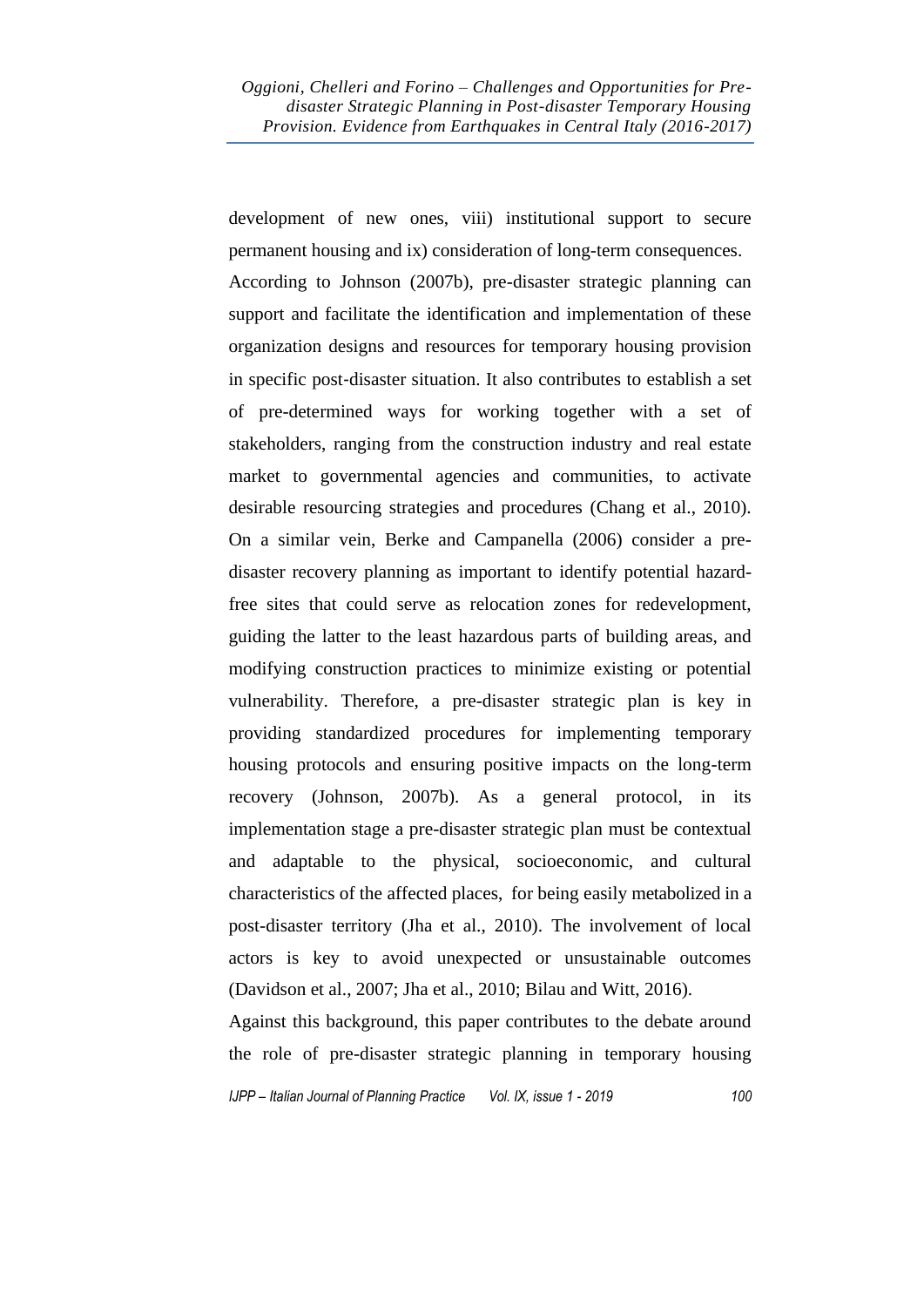provision. The paper investigates the challenges and opportunities of implementing post-disaster temporary housing provision in the light of a national pre-disaster strategic plan. Specifically, it investigates the case of Central Italy earthquakes occurred between August 2016 and January 2017.

# **THE ITALIAN CONTEXT: TRENDS OF POST-DISASTER TEMPORARY HOUSING PLANNING AND PROVIDION**

Across centuries, post-disaster temporary housing provision and planning in Italy has led to social, economic, and environmental issues and paradoxes (Di Giovanni, 2016) that had and still have consequences on the affected places and communities in both short and long term (Forino and Carnelli, 2019). A plethora of cases exists about temporary housing provisions which were supposed to be temporary but then lasted for decades (Alexander, 1989; Dickie et al., 2002). In addition, temporary housing provision often contributed also to (re)produce long-term inequalities and marginalization, including emigration and an increase of vulnerability and poverty. Saitta (2013) analysed the city of Messina (Sicily) 100 years after the 1908 earthquake and associated tsunami, which destroyed 90% of the built environment and caused thousands of deaths. He found that the area where temporary houses/prefabs (called *baracche*) were provided for the affected people at the time, still suffer of one-century long inequality effects in terms of unemployment, labour rights, resource access, and life opportunities (Saitta, 2013; see also Farinella and Saitta, 2019). Similarly, in other areas of Southern Italy such as the Belice area affected by the 1968 earthquake (see Parrinello, 2015)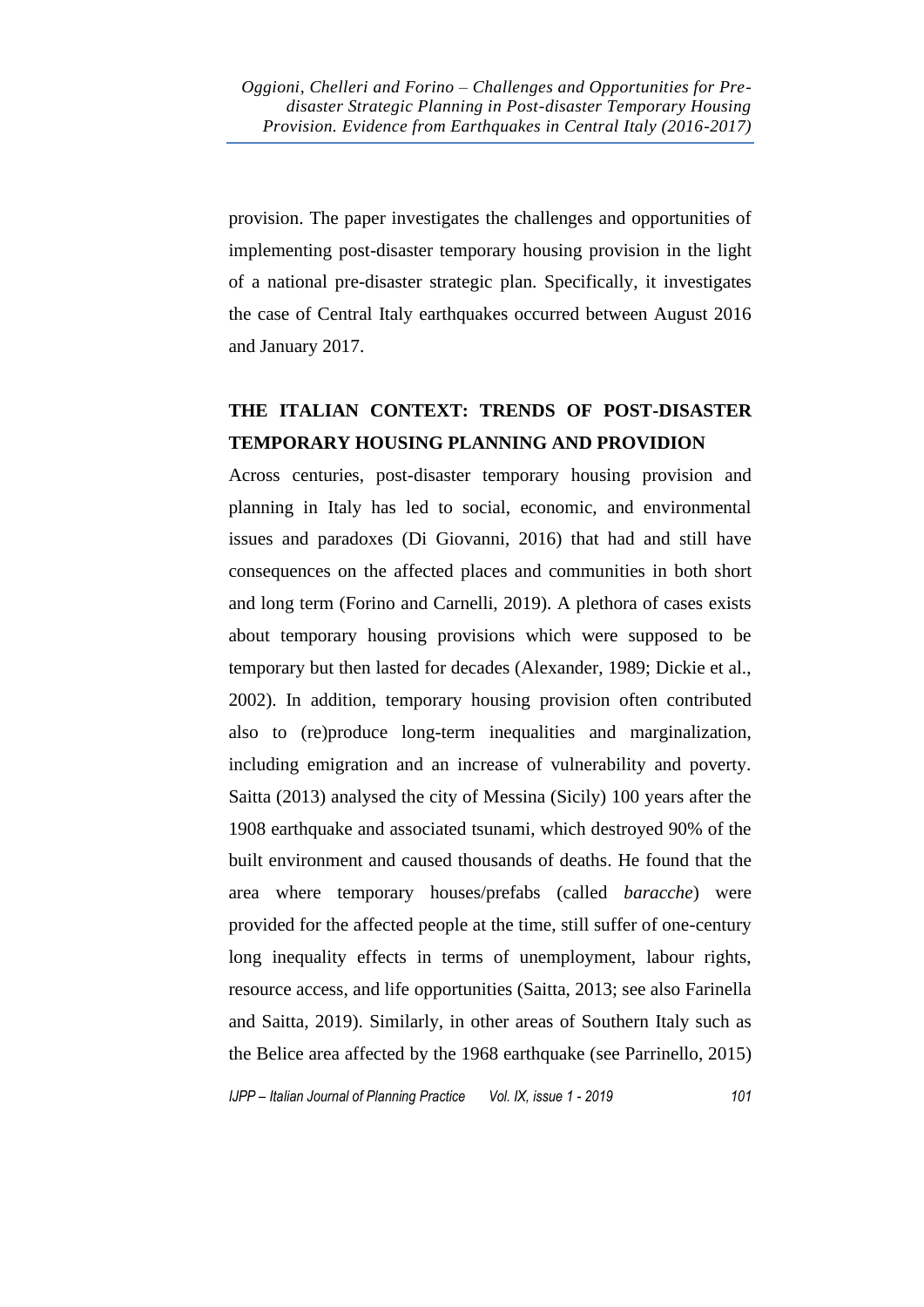and the Irpinia area affected by the 1980 earthquake (see Ventura, 2013), the Italian government provided for temporary housing that often lacked of an in-depth understanding of local needs and priorities.

After the L'Aquila earthquake (April 2009), the temporary housing provided by the Italian government represented an "extravagant form" (Alexander, 2013, p. 63) of prefabricated post-disaster transitional housing. Indeed, the provided 185 multi-store buildings (Complessi Antisismici Sostenibili ed Ecocompatibili, abbreviated as CASE project), able to host more than 15,000 people on 19 areas spread around the city, have been paradoxically built on top of very expensive permanent anti-seismic basements. According to Alexander (2019), the CASE project was "a grandiose failure, and destined to be so right from its conception". It was excessively expensive and did not consider crucial issues including durability and maintenance; longevity and future uses; availability of public services and urban functions; ecological preservation; safety (Alexander, 2013; 2019); corruption, and social fragmentation of pre-existing communities (Calandra, 2018). The mentioned disasters show how temporary housing provision in Italy is historically and deeply entangled with governance and power issues, as well as with social and economic conflicts around built environment and natural resource management (Parrinello, 2015).

In the light of this background, the paper wishes to test whether having a pre-disaster strategic plan contributes to increase the efficiency of the temporary housing provision, avoiding the above mentioned un-lucky experiences. After corruption scandals which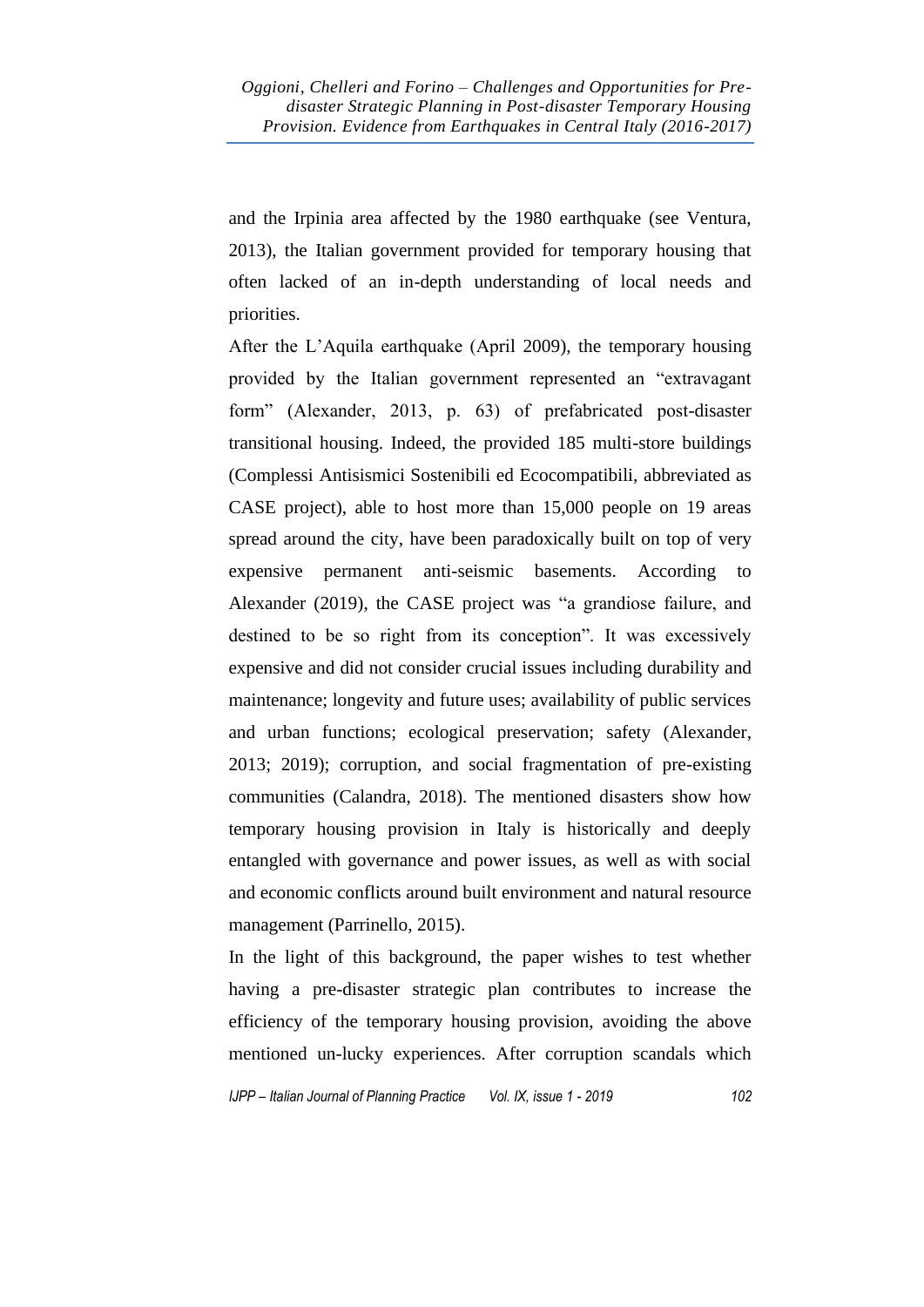emerged in L'Aquila (Alexander, 2013), responsibilities and powers of the National Department of Civil Protection (henceforth NDCP) in post-disaster management were reformulated by the Law n°100/2012 (Italian Government, 2012). Before 2012, the NDCP had executive and administrative powers in managing public bidding processes and related funds. With the Law n°100/2012, the NDCP lost part of these powers and was left just with advisory and coordinative powers in the temporary housing provision. On  $9<sup>th</sup>$  April 2014, the NDCP reached an official agreement (which was however signed only in 2016) with the CONSIP, a limited company owned by the Italian Ministry of Economy and Finance, to establish a set of standard organizational procedures and technical characteristics for post-disaster temporary housing provision. The CONSIP has the mission of ensuring efficacy and transparency in the use of Italian public administration's resources. In this way, CONSIP provides public administrations with tools and skills such as framework agreements, strategic planning, eprocurement through electronic marketplace and digital tenders to manage and track their purchases and to stimulate public-private partnerships<sup>1</sup>.

Such agreement led to the ratification of a pre-disaster strategic plan (known as *Accordo Quadro)* (CONSIP and NDCP, 2016), that allows the NDCP and the City Councils of the affected areas to subcontract the temporary housing provision to private companies for a timespan up to six years, for a maximum of 18,000 temporary housing units for

 $1 \frac{\text{http://www.consip.it/}}{\text{http://www.consip.it/}}$  $1 \frac{\text{http://www.consip.it/}}{\text{http://www.consip.it/}}$  $1 \frac{\text{http://www.consip.it/}}{\text{http://www.consip.it/}}$  (Access 31/05/2019).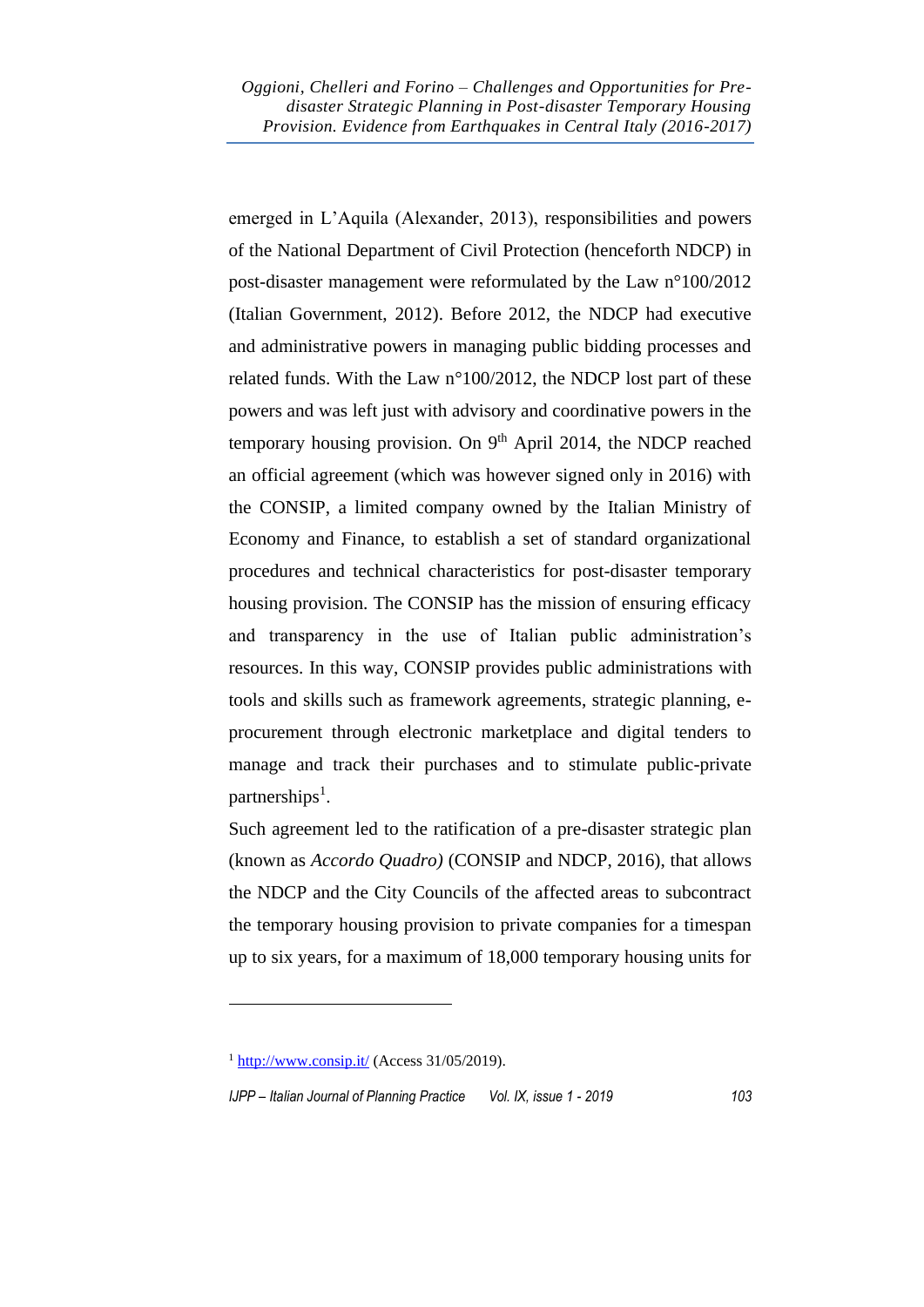all the affected areas, and with an estimated value of  $\epsilon$ 1.2 billion. The Italian government will select subcontractors according to the budget compliance of their proposal with the technical document (known as *Capitolato Tecnico D'Appalto*) of the pre-disaster strategic plan (CONSIP and NDCP, 2014). The earthquakes that occurred in Central Italy in 2016 and 2017 were the first seismic disaster after the ratification of the pre-disaster strategic plan (CONSIP and NDCP, 2016). Due to damage and loss to public and private buildings and houses, temporary housing provision was considered a necessary step.

### **THE EARTHQUAKES IN CENTRAL ITALY**

Between August 2016 and January 2017, four major earthquakes (plus thousands of seismic repeats) occurred in Central Italy in less than five months (Valensise et al., 2017; Bedini and Bronzini, 2018). On  $24<sup>th</sup>$  August 2016, an earthquake (Mw. 6) occurred in the Lazio and Marche regions and affected several villages on the Apennines, including Amatrice, Accumoli, and Arquata del Tronto. 299 people were killed and 4,800 were displaced (INGV, 2016a). On 26<sup>th</sup> October 2016, two earthquakes (Mw. 5.4 and Mw. 5.9) occurred in some of the villages that were already in the emergency phase and included also part of the Umbria region (INGV, 2016b), with one reported victim. On  $30<sup>th</sup>$  October 2016, another earthquake (Mw. 6.5) struck again the same area, and particularly the Perugia province (Umbria) (INGV, 2016c). The displaced people increased up to 30,000. Finally, on  $18<sup>th</sup>$  January 2017, a four earthquakes sequence (Mw. 5-5.5) occurred in just four hours and hit particularly the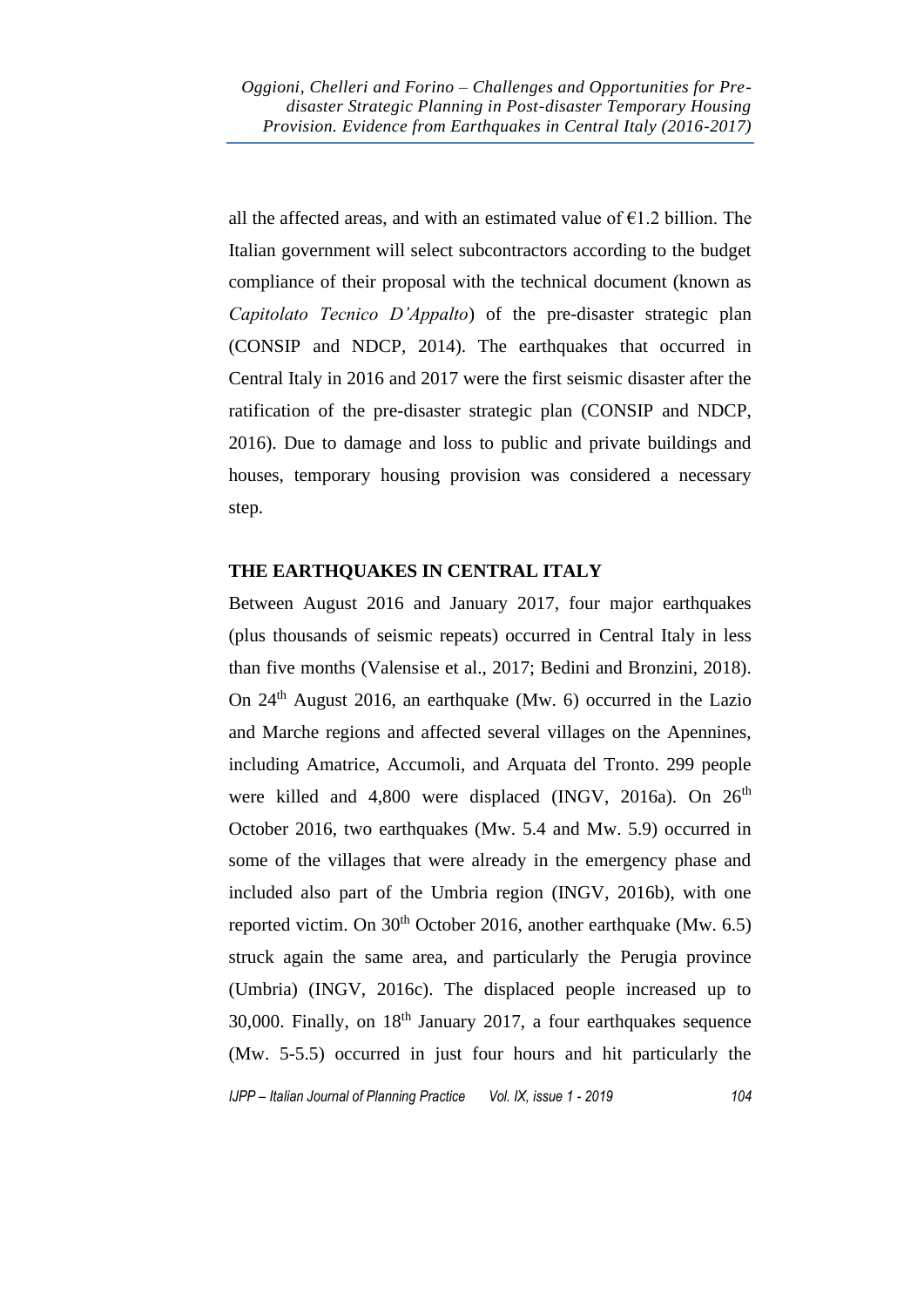Abruzzo region (INGV, 2017). Impacts were worsened by the combination of simultaneously occurring cold snaps, heavy snowfalls, avalanches, and landslides. 34 people were killed, and several villages and settlements were damaged (NDCP, 2017a).

140 municipalities (approximately 500,000 inhabitants) fall into the whole area affected between August 2016 and January 2017 (Figure 1), sprawled within small mountainous villages and hamlets characterized by aging population and low density. 70% of the hit residential buildings were built prior to 1974 (year of the first national anti-seismic legislation)<sup>2</sup> and made by non-earthquake proof material. According to the Impact Assessment Office of the Senato della Repubblica (2018), these damages accounted for over  $\epsilon$ 14 billion for the reconstruction (including also emergency and support to local economy and public administration) to be allocated by the Italian Government between 2016 and 2047.

The scale of these disasters represented a challenge for temporary housing provision. In this way, questions can be posed about whether the temporary housing provision did align (or not) to the pre-disaster strategic plan *Accordo Quadro* (CONSIP and NDCP, 2016). Also, questions arise about whether the *Accordo Quadro* supported (or not) a timely temporary housing provision (Emidio di Treviri, 2018). The next sections seek to answer to these questions by exploring

<sup>2</sup> Law n°64/1974: Provvedimenti per le costruzioni con particolari prescrizioni per le zone sismiche, *Gazzetta Ufficiale* n°76 1974, March 21. Retrieved from [http://www.gazzettaufficiale.it/atto/serie\\_generale/caricaDettaglioAtto/originario?atto.dataPubblicazione](http://www.gazzettaufficiale.it/atto/serie_generale/caricaDettaglioAtto/originario?atto.dataPubblicazioneGazzetta=1974-03-21&atto.codiceRedazionale=074U0064&elenco30giorni=false) [Gazzetta=1974-03-21&atto.codiceRedazionale=074U0064&elenco30giorni=false](http://www.gazzettaufficiale.it/atto/serie_generale/caricaDettaglioAtto/originario?atto.dataPubblicazioneGazzetta=1974-03-21&atto.codiceRedazionale=074U0064&elenco30giorni=false) (Access 08/09/2019)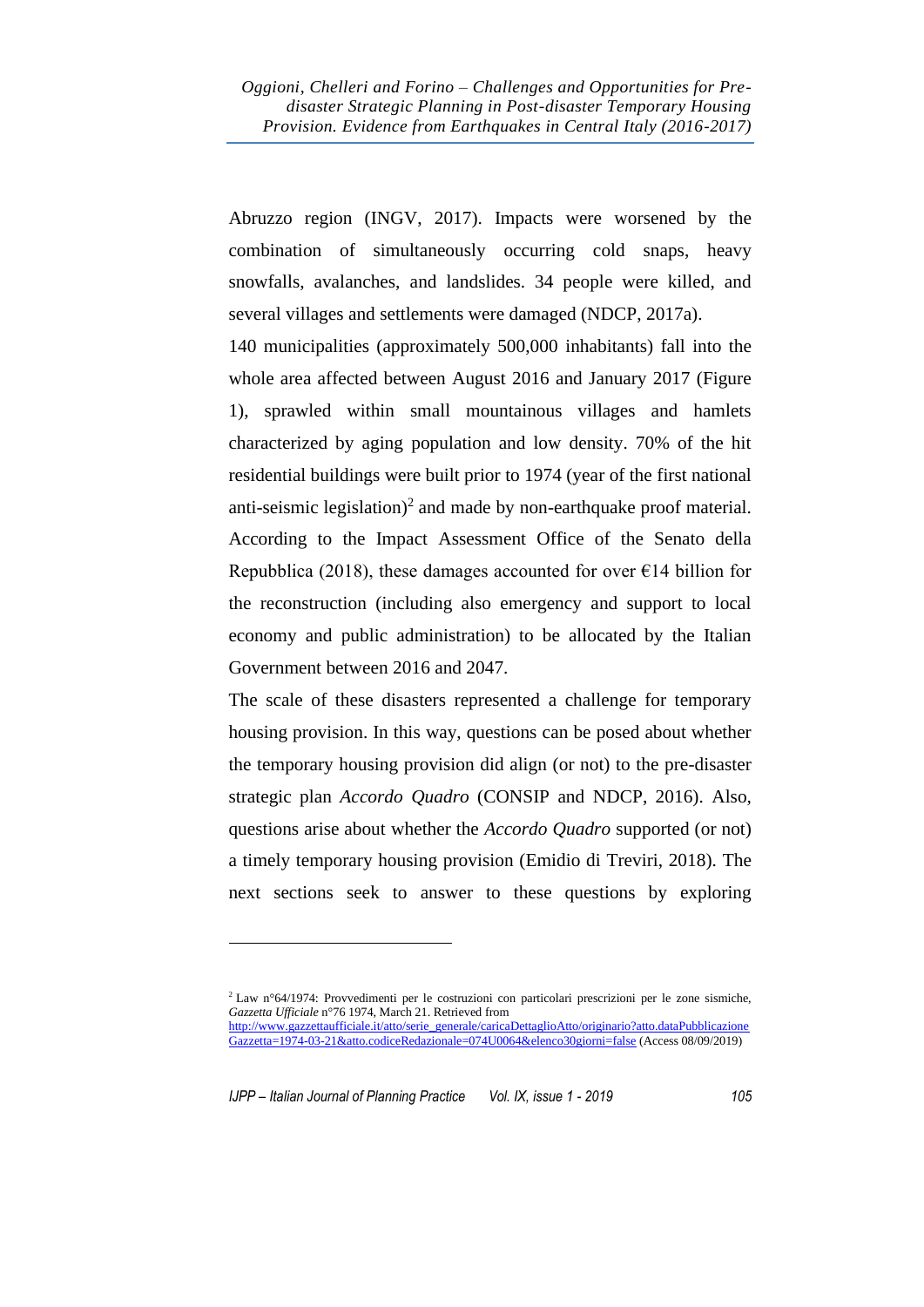challenges and opportunities for the linkage between temporary housing provision and the pre-disaster strategic plan (CONSIP and NDCP, 2014; 2016).

**Seismic Events (epicenter)** Amatrice, LAZIO (1)<br>(AUG. 24 earthquake)  $\odot$  $\circledcirc$ ◎6† 299 <del>Â 4</del>,800  $\odot$ Castelsantangelo, MARCHE (2)<br>
(OCT. 26 earthquake) (2)<br>  $\circledcirc$  5.4 - 5.9  $\dagger$  1  $\bigodot$ Piè del Colle, UMBRIA (3)<br>(OCT. 30 earthquake)  $\circ$  6.5 † 0  $\bigstar$  30,000 Campotosto, ABRUZZO 4 Peru **ARCHI** ◎ 5-5.5 † 34 ★ 4,000 **UMBRIA** L'Aquila<br>(2009 earthquake) ABRUZZO AZIO **Affected areas**  $(see amnex 1)$ 140 main affected municipalities: ABRUZZO 23 LAZIO 15 MARCHE 87 **UMBRIA 15** In particular: Campotosto  $\odot$ <br>542 inhab., 52 km2 Accumoli  $\odot$ <br>667 inhab., 87.2 km2 Arquata del Tronto<br>1,166 inhab., 92.6 km2 Amatrice  $\bigodot$  2,632 inhab., 174 km<sup>2</sup>  $\begin{matrix}\n\text{Norcia} \\
4,957 \text{ inhab.}, 275.6 \text{ km2}\n\end{matrix}$ 

**Figure 1 - The Central Italy areas affected by four main earthquakes in August 2016, 26th and 30th October 2016, and January 2017.**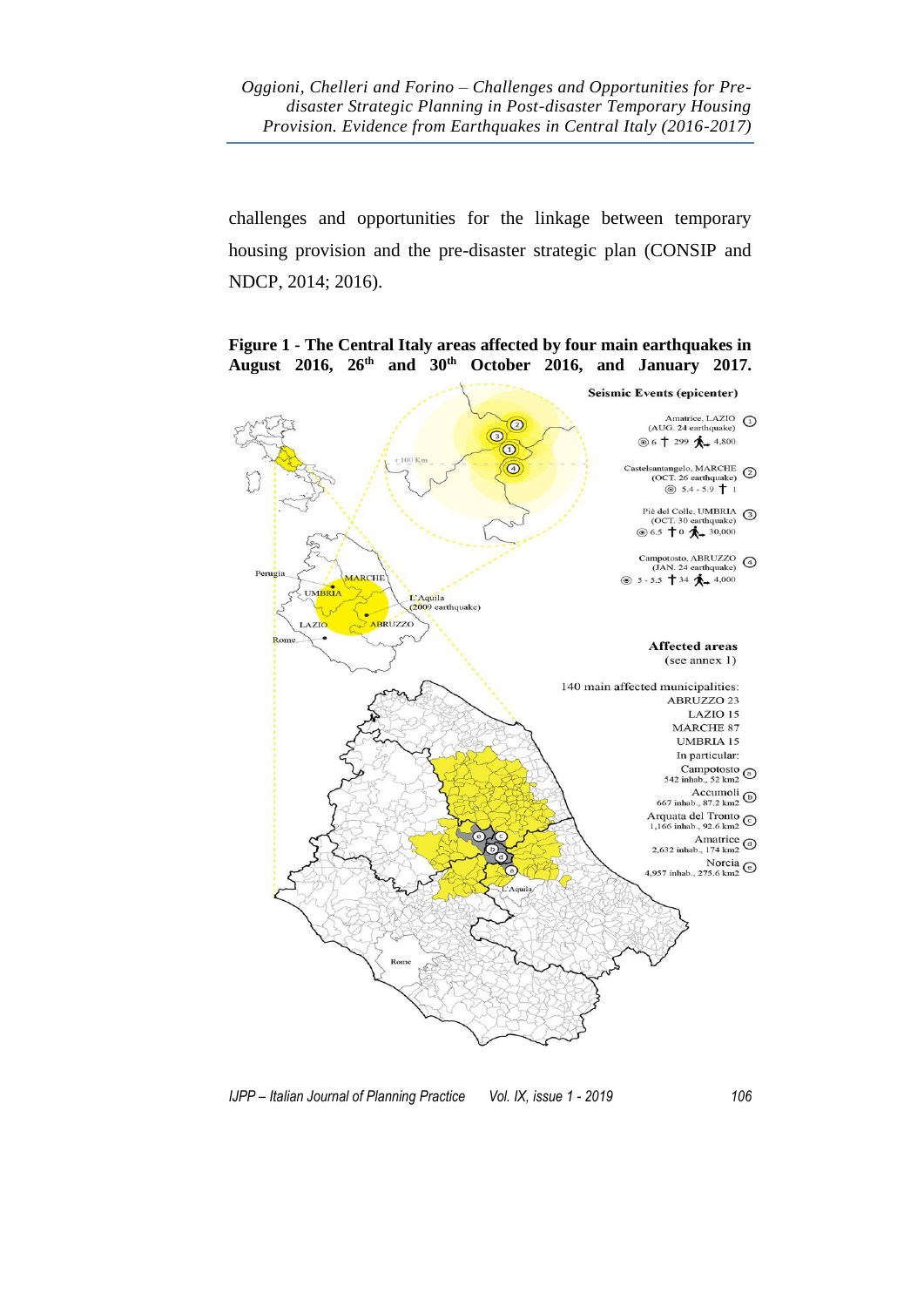Source: Authors' Elaboration on NCDP data. On top, the figure reports the epicentres (1, 2, 3, 4) of the four seismic events. On the bottom, the figure highlights the official list of 140 municipalities that have been affected by the earthquakes<sup>3</sup> and indicates the main affected localities  $(a, b, c, d, e)$ .

# **METHODS**

*3*

On-site visits to the main affected regions of Lazio, Marche, Umbria, Abruzzo were conducted in March 2017 with the logistical support of the NDCP. For each region, some Municipalities were visited according to the availability of the NDCP. During these visits, the whole temporary housing provision process and the technical and organizational characteristics of the implemented temporary housing solutions were assessed. To do this, 17 in-depth interviews were conducted with representatives of different organizations and stakeholders working in temporary housing provision (see Table 1 for interviewees' details). Interviews were semi-structured and framed around 3 clusters related to: organizational characteristics (timing and governance), technical characteristics (design, location and cost), and future use of the temporary housing units. Participant observation was also employed during strategic meetings, coordinated by the NDCP with other relevant national and regional stakeholders for managing the emergency and the temporary housing provision. Policy documents by the Italian Government related to post-disaster procedures and grey literature (newspapers, online news) were also

*[https://www.sara.it/fileadmin/user\\_upload/Documenti/Libero\\_domani/elenco\\_comuni\\_colpiti\\_da\\_sisma](https://www.sara.it/fileadmin/user_upload/Documenti/Libero_domani/elenco_comuni_colpiti_da_sisma_27_luglio_2017.pdf) [\\_27\\_luglio\\_2017.pdf](https://www.sara.it/fileadmin/user_upload/Documenti/Libero_domani/elenco_comuni_colpiti_da_sisma_27_luglio_2017.pdf) (Access 08/09/2019).*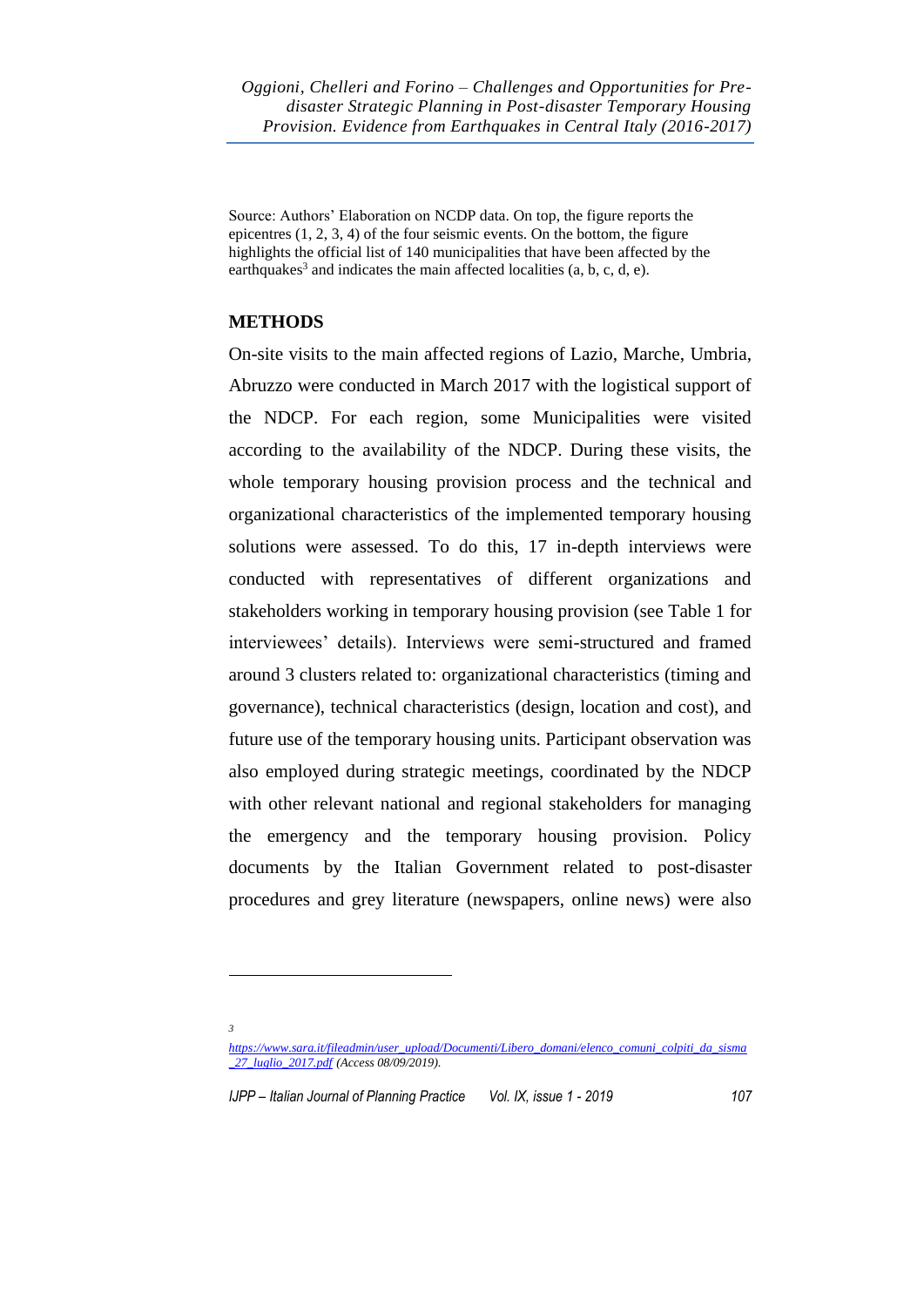consulted to collect updates on post-disaster management in the affected areas.

| <b>P1</b>      | NDCP architect responsible for the implementation of the Accordo Quadro.                |
|----------------|-----------------------------------------------------------------------------------------|
| P <sub>2</sub> | NDCP technician assisting P1 during on-site visits.                                     |
| <b>P3</b>      | NDCP technician assisting P1 during on-site visits.                                     |
| <b>P4</b>      | NDCP technician assisting P1 during on-site visits.                                     |
| <b>P5</b>      | ISPRA (National Institute for Environmental Protection) geologist.                      |
| <b>P6</b>      | Regional Civil Protection (henceforth RCP) technician of Abruzzo Region.                |
| P7             | Mayor of Colledara (Abruzzo region).                                                    |
| P8             | Mayor of Tossicia (Abruzzo region).                                                     |
| <b>P9</b>      | Mayor of Torricella Sicura (Abruzzo region).                                            |
| <b>P10</b>     | Architect of Torricella Sicura City Council (Abruzzo region).                           |
| <b>P11</b>     | Technician of Urbanization Company in Accumoli - Capoluogo (Lazio region).              |
| <b>P12</b>     | Mayor of Arquata del Tronto (Marche region).                                            |
| <b>P13</b>     | Director of Construction Company in Arquata del Tronto $- B$ . Arquata (Marche region). |
| <b>P14</b>     | Technician of Norcia City Council (Umbria region).                                      |
| <b>P15</b>     | Technician of Construction Company in Norcia $-Z$ . Industriale "A" (Umbria region).    |
| <b>P16</b>     | Technician of Urbanization Company in Norcia - Z. Industriale "A" (Umbria region).      |
| <b>P17</b>     | Archaeologist working in Norcia – Z. Industriale "A" (Umbria region).                   |

**Table 1: Interviewees' details.**

### **FINDINGS**

# *Organizational and technical aspects of temporary housing provision*

In the affected areas (see Figure 1), the NDCP, the RCP, and local authorities provided these different typologies of temporary housing:

- 1. Temporary emergency housing solutions (*Soluzioni Abitative Emergenziali*, SAEs henceforth) units, allowing affected people to remain close to their villages;
- 2. Prefabricated emergency rural units (*Moduli Abitativi Prefabbricati Rurali Emergenziali*, MAPREs), which were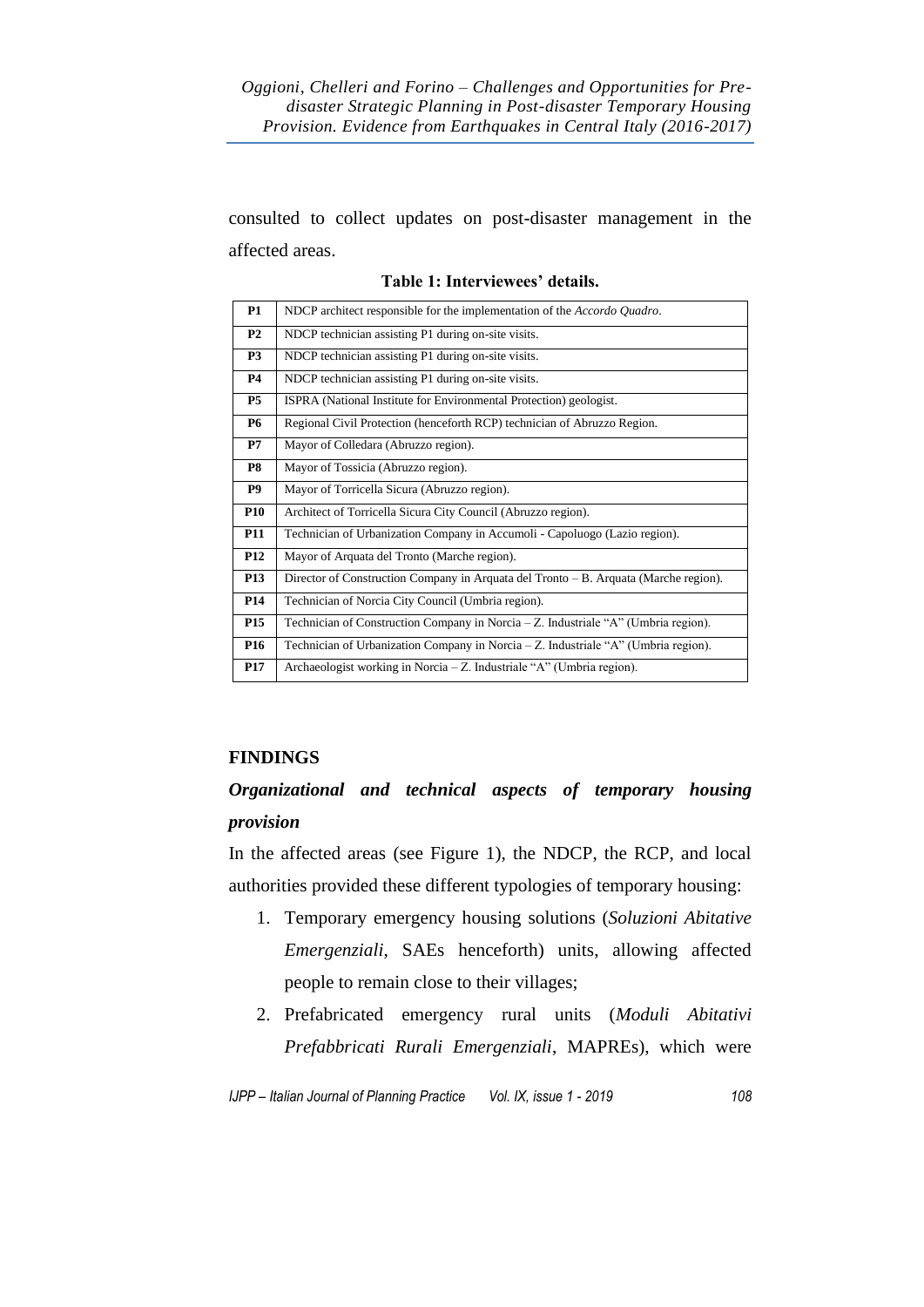provided particularly to farmers and breeders which needed to continue crop production or take care of their livestock in rural areas;

- 3. Alternative shelters already available in the affected areas, such as hotels, municipal buildings (e.g. multipurpose buildings), and available shelters which were implemented and utilized as temporary houses after the previous earthquakes in Umbria and Marche regions (1997) and in L'Aquila (2009);
- 4. Public heritage buildings<sup>4</sup> (e.g., apartments or buildings that are owned by the Municipalities, that meeting safety seismic standards' compliance;
- 5. Collective containers<sup>5</sup> (NDCP, 2017b; 2017c);
- 6. Isolated tents or campers, which were provided autonomously by the affected people or by volunteers. On this regard, the Italian Government provided self-accommodation subsidies (*Contributi di Autonoma Sistemazione*, CAS<sup>6</sup> henceforth) for those people which opted for autonomously finding an accommodation until the completion of the reconstruction (NDCP, 2017b; NDCP, 2017c).

<sup>4</sup> This option was introduced in late December 2016. However, the legislation does not force City Councils of the affected villages to assess their existing building heritage before ordering SAEs.

<sup>&</sup>lt;sup>5</sup> As the one unique experience in the municipality of Tolentino (Umbria region), the only one who did not require SAEs but implemented collective containers. See problems related to this choice in: <http://www.lostatodellecose.com/portfolios/vite-scatola-tolentino-dentro-villaggio-dei-container/> (Access 08/09/2019)

<sup>6</sup> Ordinance n° 388/2016 and n° 408/2016. The contribution is 300€/family member/month up to a maximum of 900€/month. If the family is composed by one person, the contribution is 400€/month. For elderly (>65 years old) and people with disability (disability >67%) 200€/month/person add to the CAS (regardless of the 900€/month limit). The contribution will be anticipated by families and then refunded by the State according to the Ordinance timing.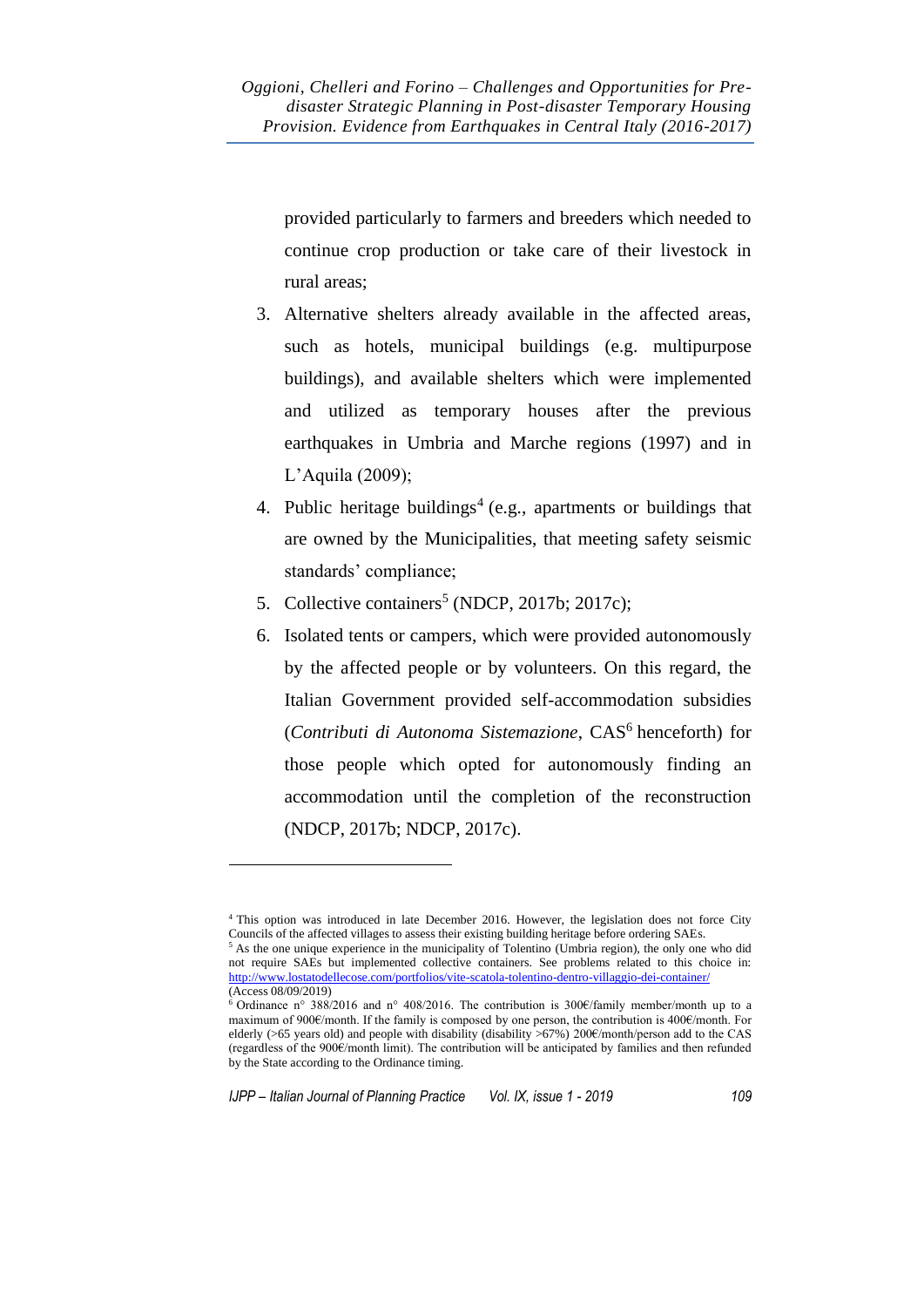This paper focuses specifically on the SAEs provision, since this represents the major public expenditure in relation to temporary housing provision. On  $9<sup>th</sup>$  April 2014, the NDCP and CONSIP reached an official agreement (*Accordo Quadro*) signed on 25 May 2016 with different economic operators for each of the three geographical areas of Italy (Northern Italy, Central Italy, Southern Italy). Through this agreement, the municipalities exposed to hazards and the NDCP could subcontract the work of SAEs when required for a period up to six years, for a maximum of 18,000 modules to an estimated value of  $E1.2$  billion. The bid winners were selected according to the economic compliance of their proposal with the technical document (*Capitolato D'Appalto*) (CONSIP and NDCP, 2014). The first subcontractor can supply a maximum of 850 SAEs within six months, at a cost of  $\epsilon 1,075/m^2$  each and with a 4-year warranty. The second one can supply a maximum of 780 SAEs within six months, at a cost of  $\epsilon 1,067/m^2$  each and with a 4-year warranty. The third one can supply a maximum of 225 SAEs within six months, at a cost of  $\epsilon$ 1,044,45/m<sup>2</sup> each and with a 3-year warranty. The subcontractor should decide the final layout of temporary settlements, urbanization executive projects, and SAE installation (CONSIP and NDCP, 2014). Prices and solutions were decided in 2014 during the original bidding process so they would not change according to specific location. The construction companies that win the bid and are responsible for providing the SAE should decide the final layout of settlements and design of SAE.

For the Central Italy area, CNS together with other companies (Rti and Cogeco7 Srl) won the bid followed by Consorzio Stabile Arcale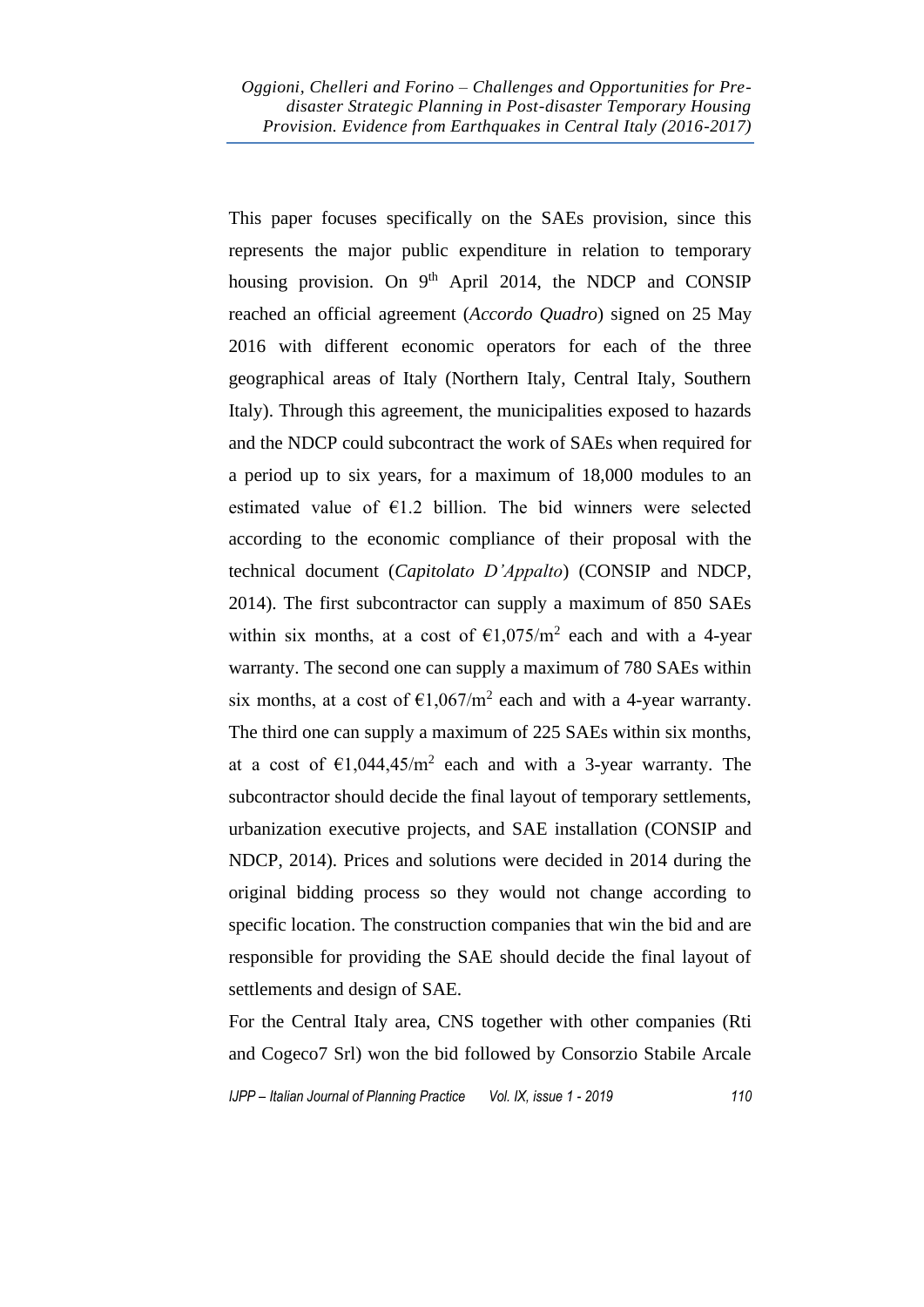$(2<sup>nd</sup> classified)$  and Modulcasa Line Spa  $(3<sup>rd</sup> classified, together with)$ Ames Spa and Nav system  $Spa$ <sup>7</sup>. Each subcontractor proposed a standard typology of SAE and a related price for the whole national area, regardless of specific contextual characteristics in which SAEs would be implemented. This implies that the temporary units provided in Central Italy have been the same modular houses that would have been provided in other contexts of other potentially affected regions of Central Italy.

Accordingly, SAEs can have three sizes based on the number of people to be hosted:  $40m^2$  (for 1-2 people);  $60m^2$  (for 3-4 people); and  $80m<sup>2</sup>$  (for 5-6 people). SAEs can be installed as standalone units (with a building lot of 200m<sup>2</sup>/unit) or grouped, can have up to two floors and must ensure access to people with disabilities. SAEs should indeed "satisfy high housing standards, independently from the area of intervention" (CONSIP and NDCP, 2014, p. 8) and should be designed according to eco-sustainable technologies (A+ energetic class) and bioclimatic criteria of energy efficiency, orientation, shading, natural ventilation, trees, and green spaces. The lifespan of each SAE should be ten years as a SAE is not considered as a permanent house (CONSIP and NDCP, 2014). SAEs should also be flexible and adaptable to diverse future uses, as well as be modular and easily assembled, removed and recycled. However, there are no specifications about the materials to be used. In addition, the cost of

<sup>7</sup> [http://www.consip.it/bandi-di-gara/gare-e-avvisi/aq-soluzioni-abitative-in-emergenza-per-protezione](http://www.consip.it/bandi-di-gara/gare-e-avvisi/aq-soluzioni-abitative-in-emergenza-per-protezione-civile-2)[civile-2](http://www.consip.it/bandi-di-gara/gare-e-avvisi/aq-soluzioni-abitative-in-emergenza-per-protezione-civile-2) (Access 03/07/2019).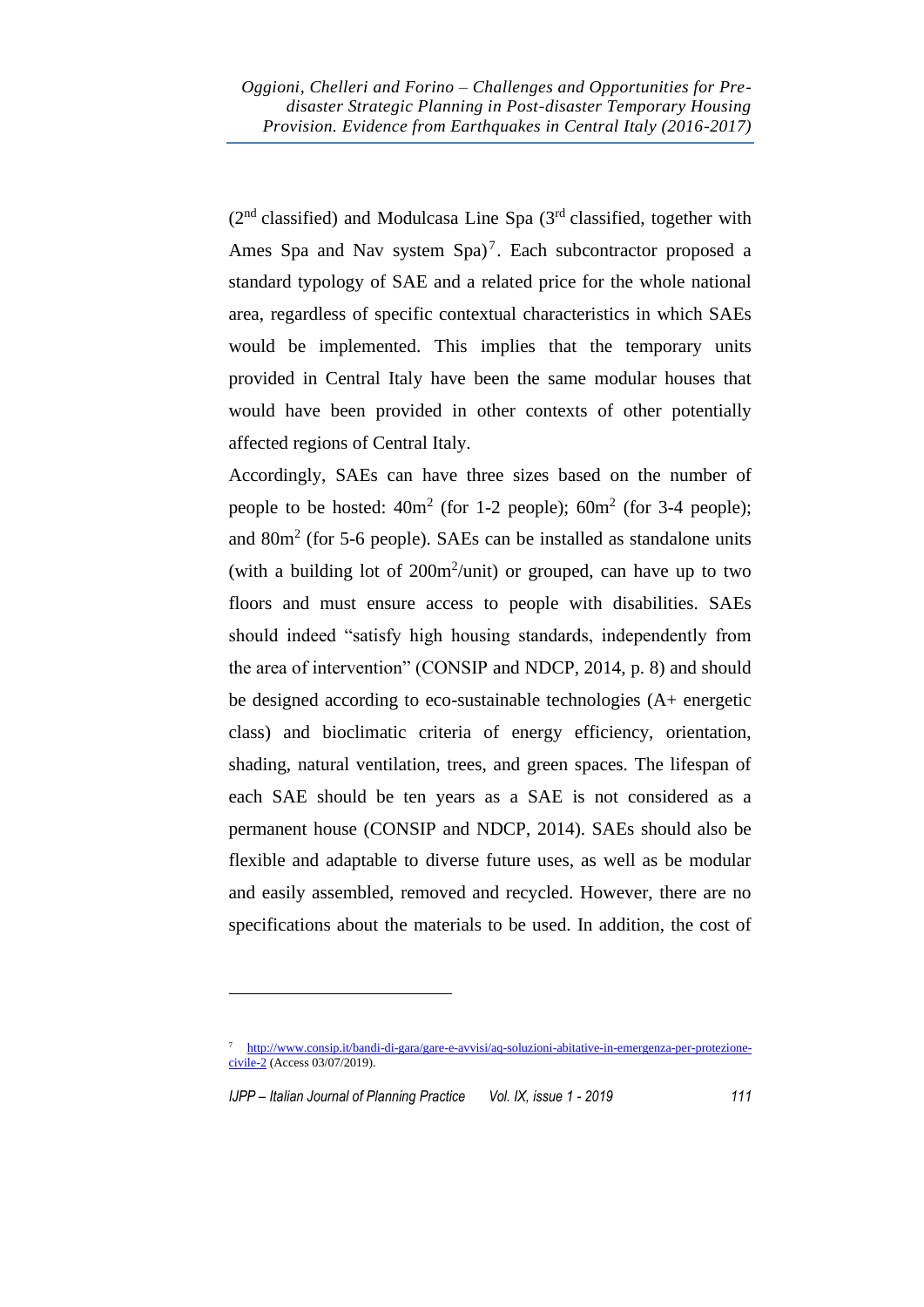each SAE would not include the cost for primary urbanization works - approximately  $\epsilon$ 20.000 (CONSIP and NDCP, 2014).

Following the Legislative Decree n°189/2016<sup>8</sup> and the *Capitolato Tecnico D'Appalto* (CONSIP and NDCP, 2014), SAEs can be implemented through a 7-step process. The steps are: 1) SAE request by regional and local institutions; 2) Proposal and Evaluation by regional and local governments of the proposed Settlement Areas; 3) Settlement Planning Design and Layout; 4) Urbanization Executive Project; 5) Primary Urbanization; 6) SAE Installation; 7) Settlement Inauguration. The phases 3-6 will be mostly provided by the SAEs' providers and subcontracted companies (e.g., construction companies, utilities companies) (Emidio di Treviri, 2018). The NDCP would have just advisory powers on regional and local governments. According to the *Capitolato Tecnico D'Appalto* (CONSIP and NDCP, 2014), the estimated timing for completing these steps should have been 6 months. However, according to interviews (P1, see Table 1), a precise timeframe cannot be established as the SAEs can be physically assembled only once regional and local governments approve the suitable area and the number of needed SAEs has been officially declared. Moreover, the timeframe to start the bidding process for primary urbanization work is not specified. According again to P1, the NDCP can try to speed up the process, for example by suggesting modifications or starting SAE installation while urbanization works are in progress. The City Councils of the affected

<sup>8</sup> Decreto Legge n. 189 del 17 ottobre 2016: interventi urgenti in favore delle popolazioni colpite dal sisma del 24 agosto 2016. Retrieved fro[m http://www.gazzettaufficiale.it/eli/id/2016/10/18/16G00205/sg](http://www.gazzettaufficiale.it/eli/id/2016/10/18/16G00205/sg) (Access 08/09/2019).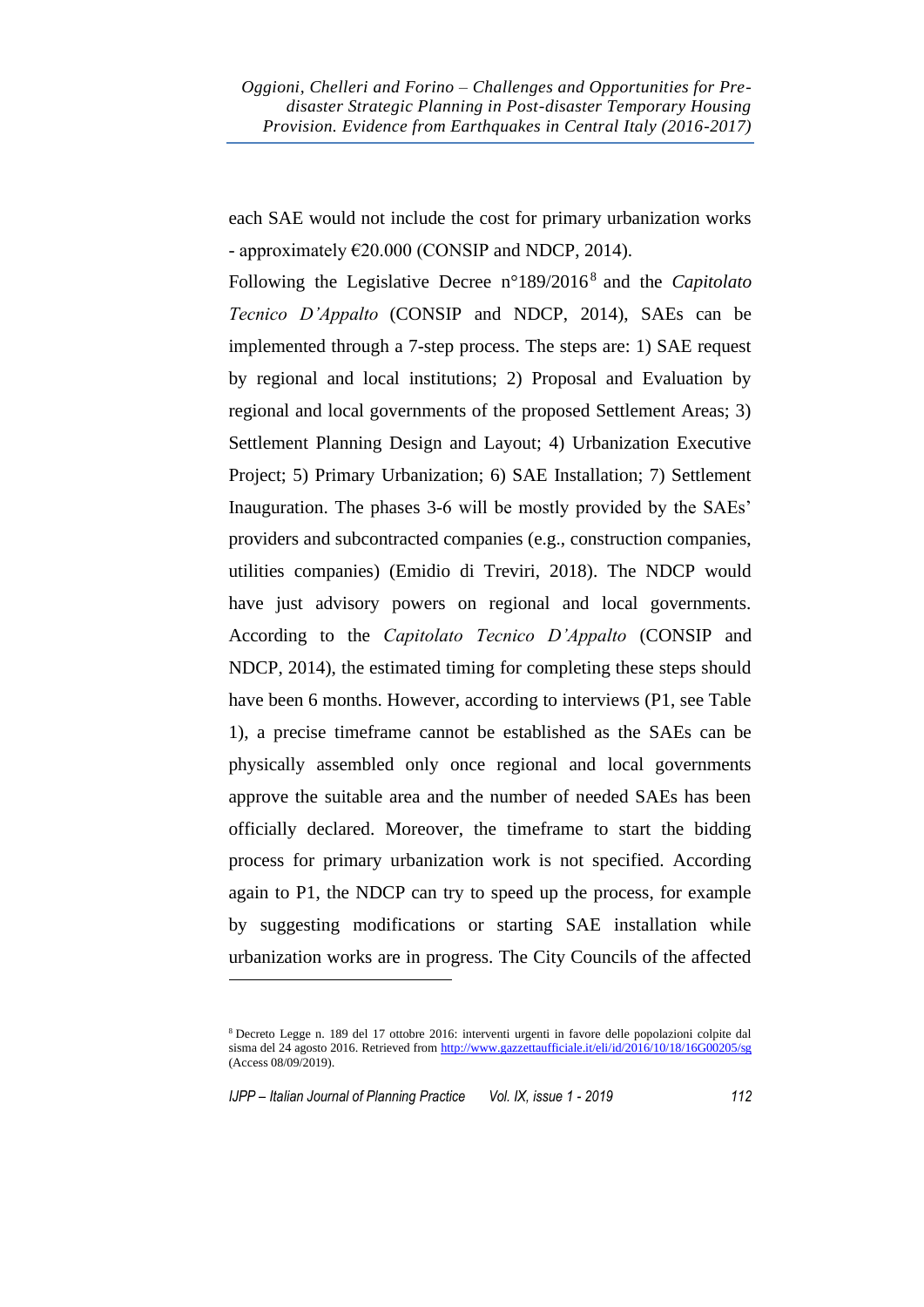villages select the companies in charge of the primary urbanization through an *ad hoc* bid (CONSIP and NDCP, 2014).

### *Assessing temporary housing provision*

This section presents an assessment of the temporary housing provision in 52 affected villages across Abruzzo, Lazio, Marche, and Umbria regions. This assessment was conducted in March 2017, 7 months after the first earthquake (August 2016) and 2 months after the last one (January 2017). The assessment aimed at evaluating the 7-step process for SAEs implementation (CONSIP and NDCP, 2014). Authors chose to perform the fieldwork in March 2017 because accordingly to the regulations, all the SAEs should have been at least already delivered for those communities and villages affected by the first earthquake in August 2016.

### *Abruzzo*

In March 2017, the viability of the proposed SAEs areas was still under evaluation in the Abruzzo region. Out of the seven sequential steps, just the SAE request (1) and proposal and evaluation of the proposed settlement areas (2) were partially implemented. Six months after the earthquake, 14 out of 23 affected City Councils informally urged the necessity for SAEs. However, just 8 out of these 14 made an official request for SAEs to the subcontractor *Modulcasa Line Spa*. This happened because the Town Councils still cannot make a final decision about the best settlement areas for SAEs. Therefore, the request for SAEs was not officially forwarded yet, as well as the SAEs' production did not start yet. In two villages, namely Castelli and Civitella del Tronto, the Town Councils were evaluating the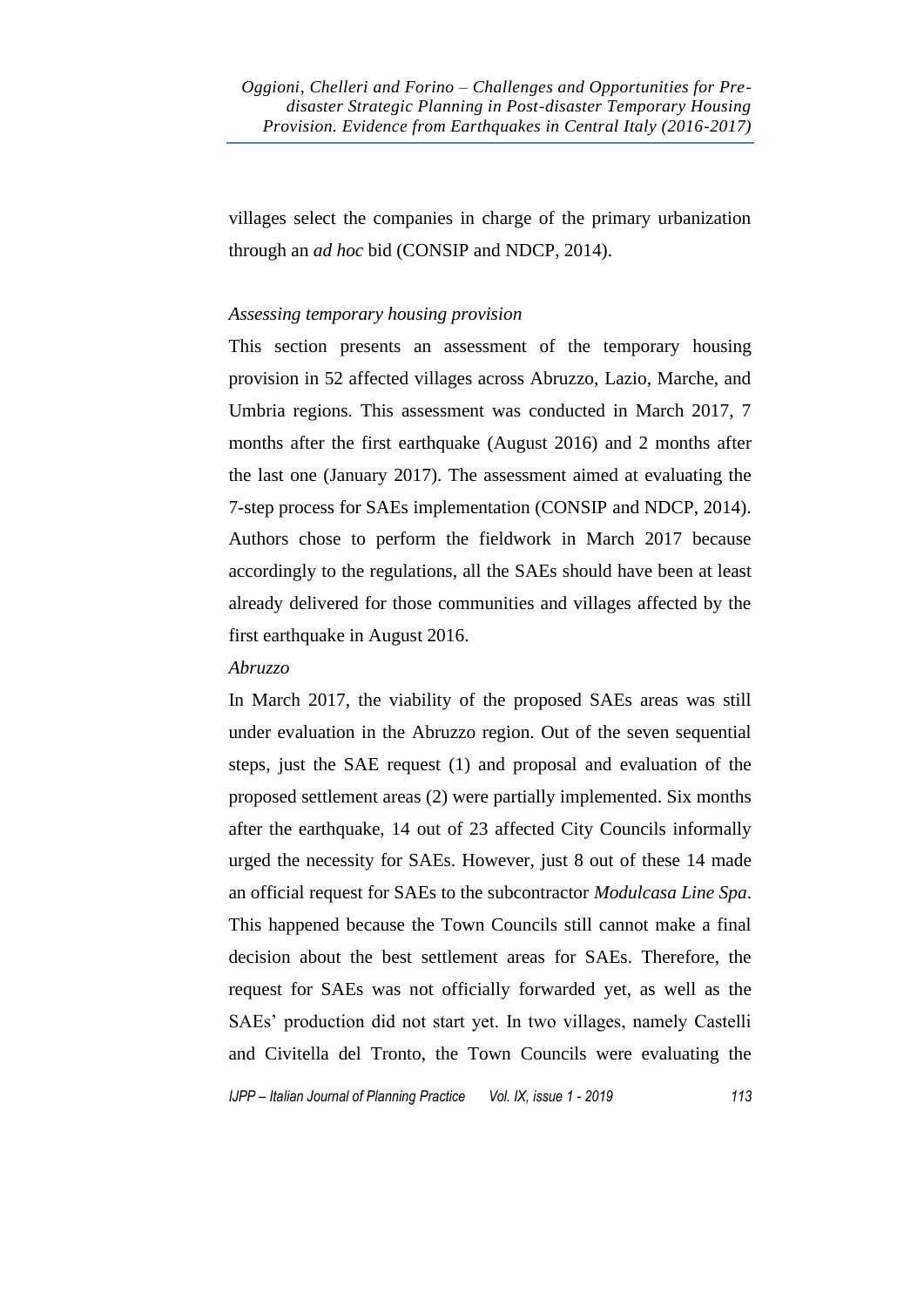option to move assisted people into pre-existing public buildings in the villages, in order to require less SAEs.

Authors conducted the assessment in three villages, namely Colledara, Torricella Sicura, and Tossicia. From the assessment, it was found that one of the main causes of delay in SAEs' provision was the lack of suitable areas for SAEs' implementation, as in Colledara and Tossicia. In Colledara (specifically in the Capoluogo hamlet), a public land was selected, but it was later realized that it was too small to host all the required SAEs. According to P1, each SAE required 200  $m^2$ /unit of land, but there was space just for 8 SAEs instead of 11. P5 also added that one of the slopes had unstable soils, therefore implementing the other 3 SAEs would have been difficult. Due to these issues, the NDCP proposed two options to Colledara Town Council: to add a plot of public land to the selected area; or, to find an alternative, larger area. However, the impasse around these options resulted in a relevant delay, and therefore the construction works were postponed. In Tossicia, the mayor (P8) and the NDCP technicians (P1, P2) organized a meeting to assess the suitability of the three proposed areas. According to P5, at the end of the meeting the proposed areas were assessed as "acceptable with prescription" as they did not completely align to land use requirements. Therefore, a further assessment would have been necessary, with expected delays.

Further reasons for the delay were related to conflicts into governance. For example, according to P2, conflicts emerged around the implementation of 48 scheduled SAEs in Torricella Sicura. During a meeting between the NDCP (P1, P2), the Abruzzo RCP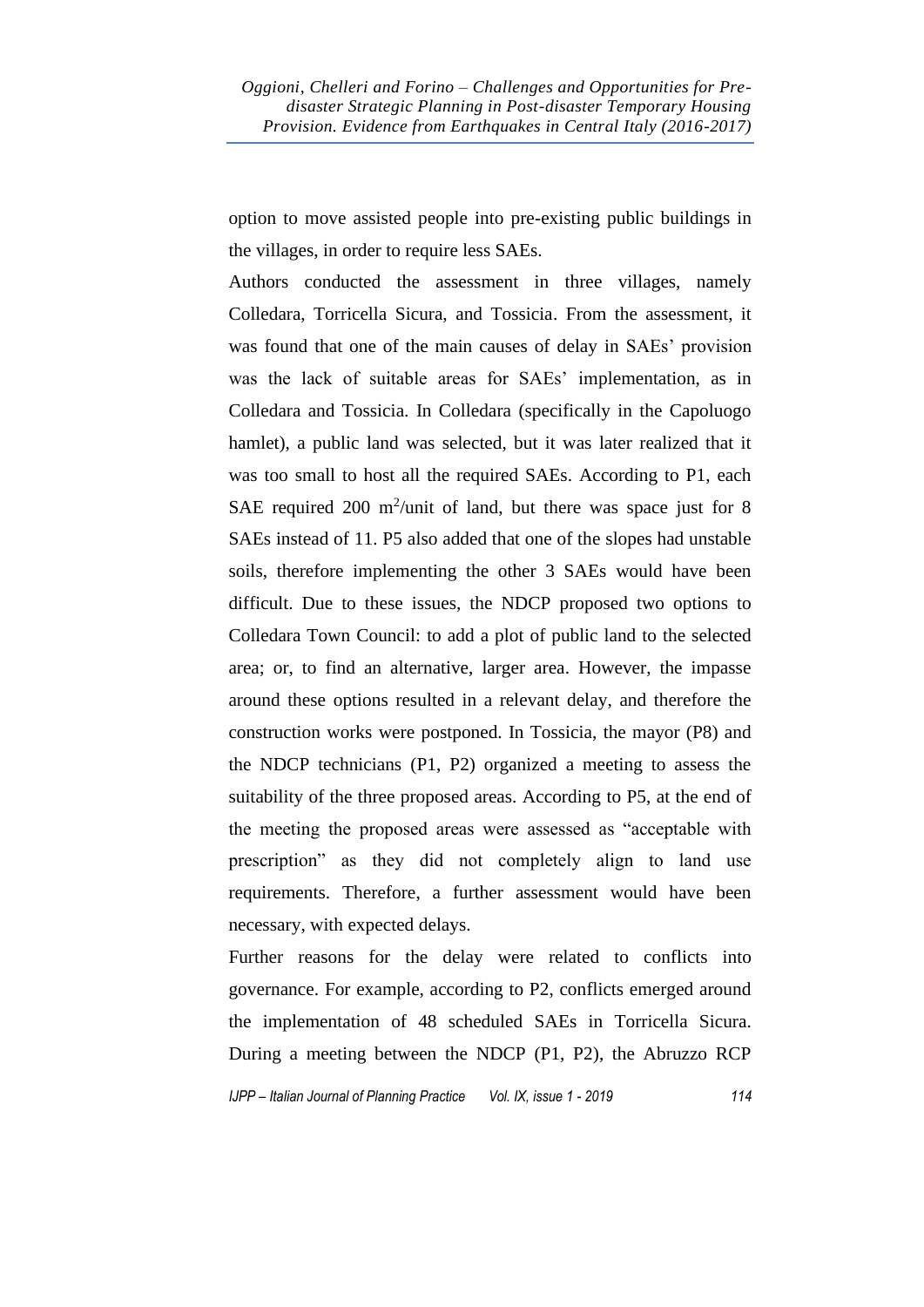(P6), the mayor of Torricella Sicura (P9) and an architect invited by the mayor (P10), the last two proposed a modification from an original terraced layout to a layout of independent SAEs. According to P1, the option of independent SAEs should have been considered just in case the layout of the selected area would not allow other options. Therefore, P1 argued that with such request the mayor of Torricella Sicura (P9) aimed at potentially maximizing electoral benefits from the reconstruction, as citizens would be more satisfied with an independent SAE to be potentially used in the future for rent. P1 also added that the *Capitolato Tecnico D'Appalto* (CONSIP and NDCP, 2014) does not mention the possibility for introducing external stakeholders, such as the architect invited by the mayor, in the SAE process. Notwithstanding this, the mayor of Torricella Sicura firmly declared that he would have only accepted independent SAEs. In this way, the final decision would have been taken by the Head of the NDCP, but until then the temporary housing provision would have been stuck by waiting for resolving these conflicts.

### *Lazio*

The Lazio region was the most affected one by the earthquakes of  $24<sup>th</sup>$  August 2016. Therefore, the temporary housing provision process should have been ideally finished or close to the end according to the *Accordo Quadro* (CONSIP and NDCP, 2016) at the time of fieldwork (March 2017). However, the viability of several of the proposed SAE areas was still under evaluation. In the affected municipalities, SAEs were required to the subcontractor *Consorzio Nazionale Servizi* for just 31 out of 57 hamlets. The assessment of the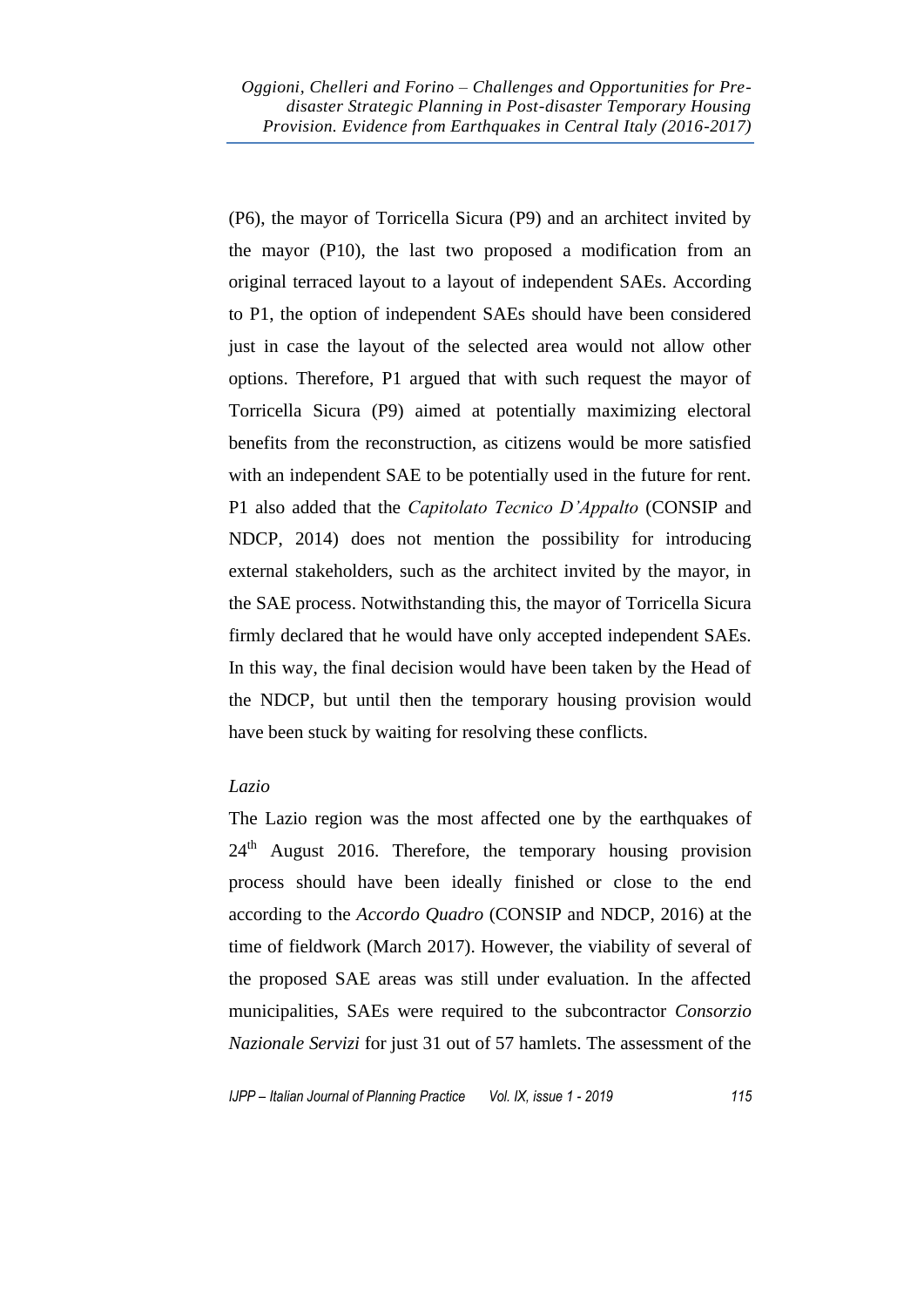SAEs' areas was ongoing in 23 hamlets. Primary urbanization works were ongoing just in 19 hamlets, while SAEs' installation was ongoing in 8 hamlets. Just one SAE settlement was inaugurated. Our assessment was conducted in the municipalities of Accumoli and Amatrice. Also in these cases several delays in temporary housing provision were found.

For example, P2 revealed that in the Grisciano hamlet (located in Accumoli) the NDCP found unstable soils in the selected area. A further assessment was therefore required and would have caused delays in the layout's approval and in turn in the SAEs' production. Furthermore, primary urbanization works did not start yet, as the bidding process by the City Council of Accumoli for selecting subcontractors took more than one month. In Accumoli, the Illica hamlet was the only one where SAE installation started. P2 claimed that the bidding process for the urbanization works took just one week and SAEs' installation started mid-March, while urbanization works were still ongoing. On-site visits confirmed that all the subcontractors already positioned the concrete platforms for the 7 SAEs and were assembling the steal matrix of each SAE. Conversely, in Amatrice, the settlement Campo 0, which hosted 25 SAEs, was the only inaugurated in the Lazio region and therefore able to meet the six-month requirement by the *Accordo Quadro* (CONSIP and NDCP, 2016).

### *Marche*

Also in the Marche Region the viability of several SAEs' areas was still under assessment. The first SAEs were required to the *Arcale* company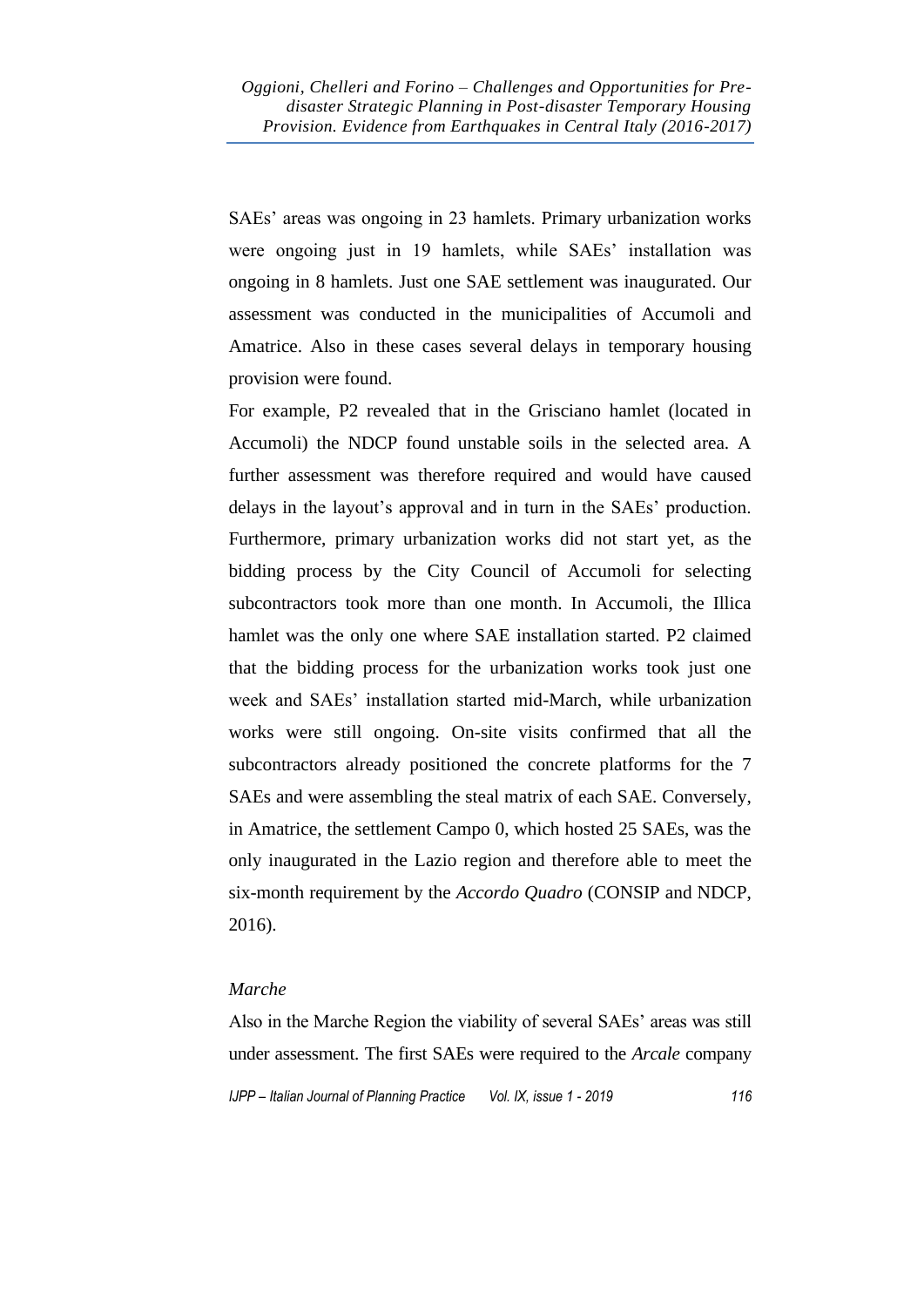in October 2016, while the last ones were required only in March 2017. The implementation of SAEs was in progress just in 1 Town Council over 87, and no settlements were inaugurated yet. Our assessment was conducted in Arquata del Tronto. Delays occurred in this case too. P3 revealed that in Pescara del Tronto hamlet the settlement area was close to the highway, and therefore an agreement between NDCP and the national road infrastructure agency (ANAS) was necessary to regulate traffic flow and speed in the nearby areas. This caused delays in the SAE installation. In the Borgo Arquata hamlet, primary urbanization works started at the end of February 2017. They were progressing slowly because the construction site was a former football field and laying foundations required more time than expected. In addition, P3 claimed that the limits of the settlement design overlapped an adjacent private property, and therefore there was insufficient space to install the SAEs according to urban planning regulations.

### *Umbria*

Finally, also in the Umbria region the viability of several SAEs areas was under evaluation. The first SAEs were required to the subcontractor *Consorzio Nazionale Servizi* on September 2016, while the last ones were required on March 2017. Just 2 SAEs' areas were inaugurated over 31, while SAE installation was underway in one City Council over 3.

Our assessment was conducted just in Norcia, as it was the only municipality where SAE installation was ongoing. The San Pellegrino hamlet was the first inaugurated settlement in all the Central Italy affected area and included 18 SAEs. According to P14, 18 SAEs were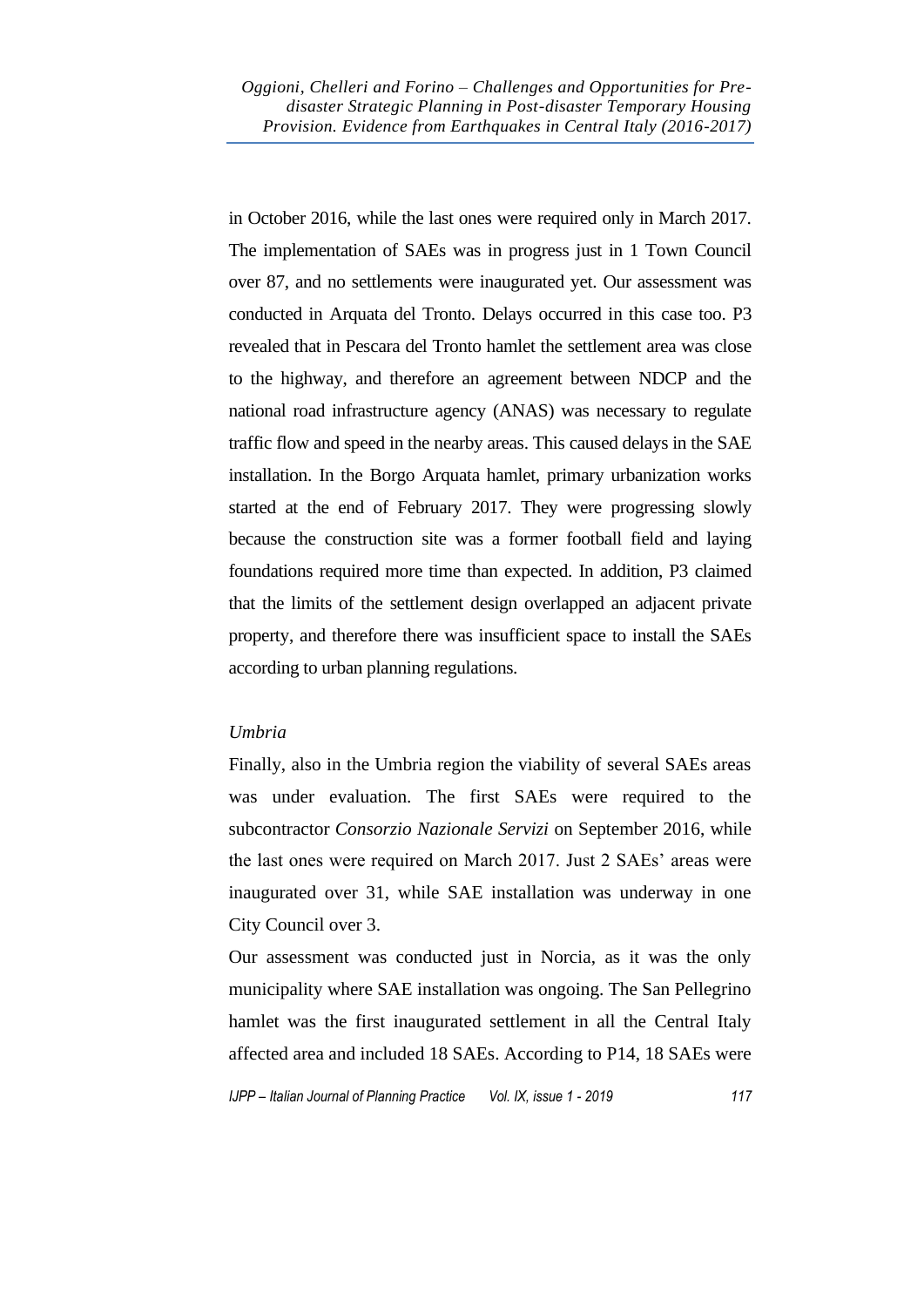assigned. Out of them, 5 were assigned to families with elders, minors, and people with disability. P4 also explained the key factors of SAE implementation in San Pellegrino. First, the SAE order and the settlement area's approval were done simultaneously, thanks to the coordination between the local institutions in charge of taking decisions and the NDCP in charge of coordinating the process. Second, the bidding process took only ten days from the project approval, and this speeded up the whole SAE process. Third, primary urbanization works took 2.5 months, simultaneously to the SAE installation as the NDCP recommended. In this way, the 7-step process was completed in 4.5 months, less than the six months required by the *Capitolato Tecnico D'Appalto* (CONSIP and NDCP, 2014).

The Zona Industriale A hamlet was the largest SAE area of Umbria region with 63 SAEs. The SAEs were ordered at early November 2016 but the bidding process took one month. Therefore, primary urbanization works started only at late 2016 and were still in progress in March 2017, as well as the SAE installation was still ongoing. Some interviewees (P4, P15, P16) revealed that further delays occurred. Both urbanization and construction works were postponed due to lack of coordination between two companies. Issues also emerged in terms of accessibility of the 7 SAEs for people with disability: doors were too small for allowing access to wheelchairs, while no access ramp was designed; in addition, a metal slope designed from the door to the platform required to cut the door frames but not all the door entrances could be re-adjusted due to design reasons. In this way, it was decided that new SAEs would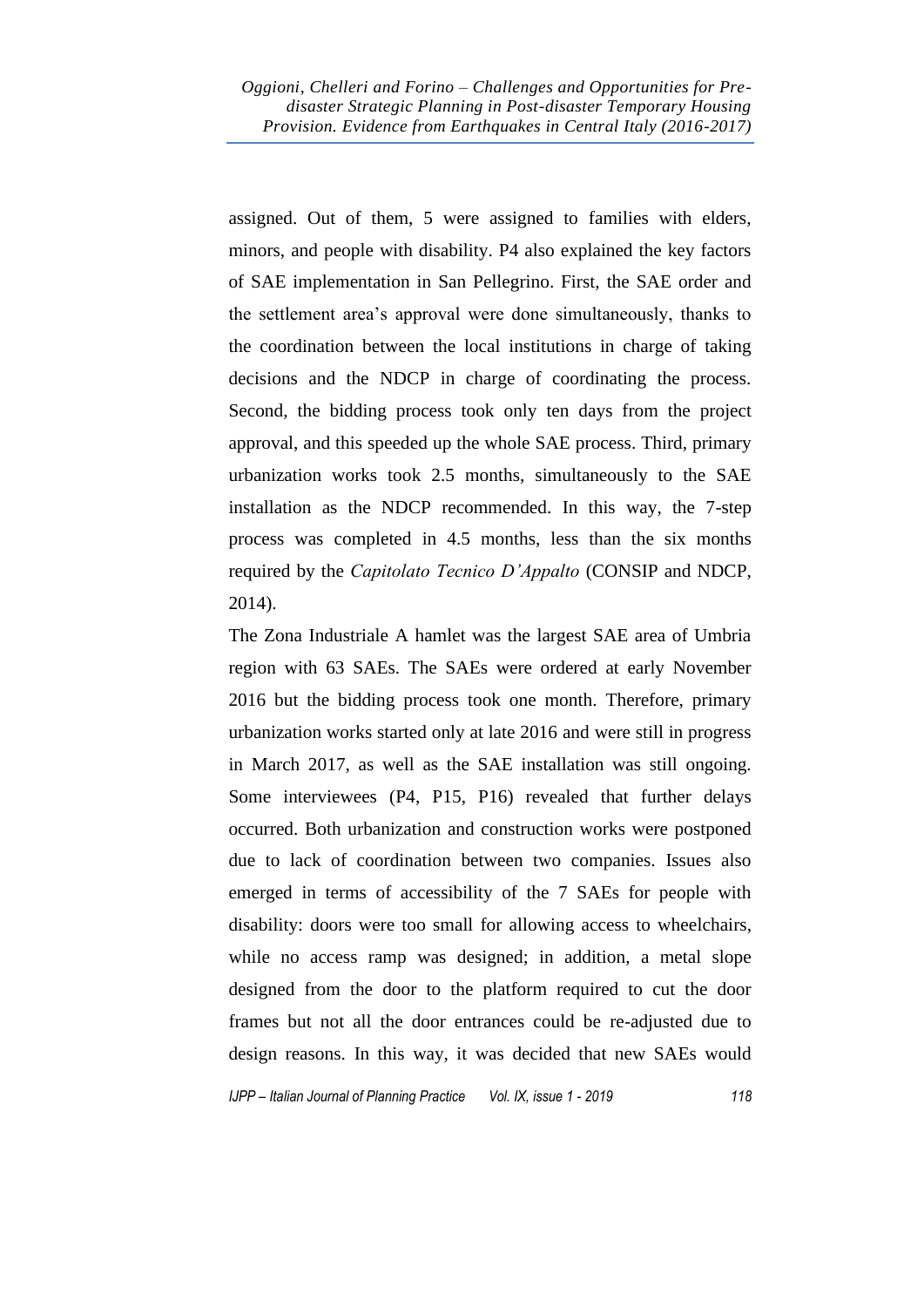have been installed with proper accessibility for people with disability, causing in turn further delays. As P17 revealed, archaeological remains were also discovered during the construction works: therefore, the City Council of Norcia and the Ministry of Cultural Heritage decided to leave buried the remains so that SAE concrete platforms would not damage them.

### **DISCUSSION AND CONCLUSIONS**

This paper explored challenges and opportunities arising in the SAEs' provision following the earthquakes in Central Italy between August 2016 and January 2017 with respect of a pre-disaster strategic plan (CONSIP and NDCP, 2014; 2016). According to the *Capitolato Tecnico D'Appalto* (CONSIP and NDCP, 2014), SAE should be provided through a 7-step process up to six months after a disaster. On-site visits and interviews in the affected areas were conducted to assess the evolution of the temporary housing process six months after the first earthquake.

In terms of challenges, the paper aligns with evidences on challenges in temporary housing provides as discussed in Emidio di Treviri (2018). In particularly, the paper highlights how governance issues led to delays in delivering the SAEs. In March 2017, six months after the first earthquake, just 3 SAEs areas out of expected 210 were inaugurated in the four affected regions. For most of the assessed settlements, findings also revealed a more than two-month large timegap existing between the occurrence of each disastrous event (the earthquake) and the beginning of the SAEs' provision. This means that the initial steps of the process, namely the selection and the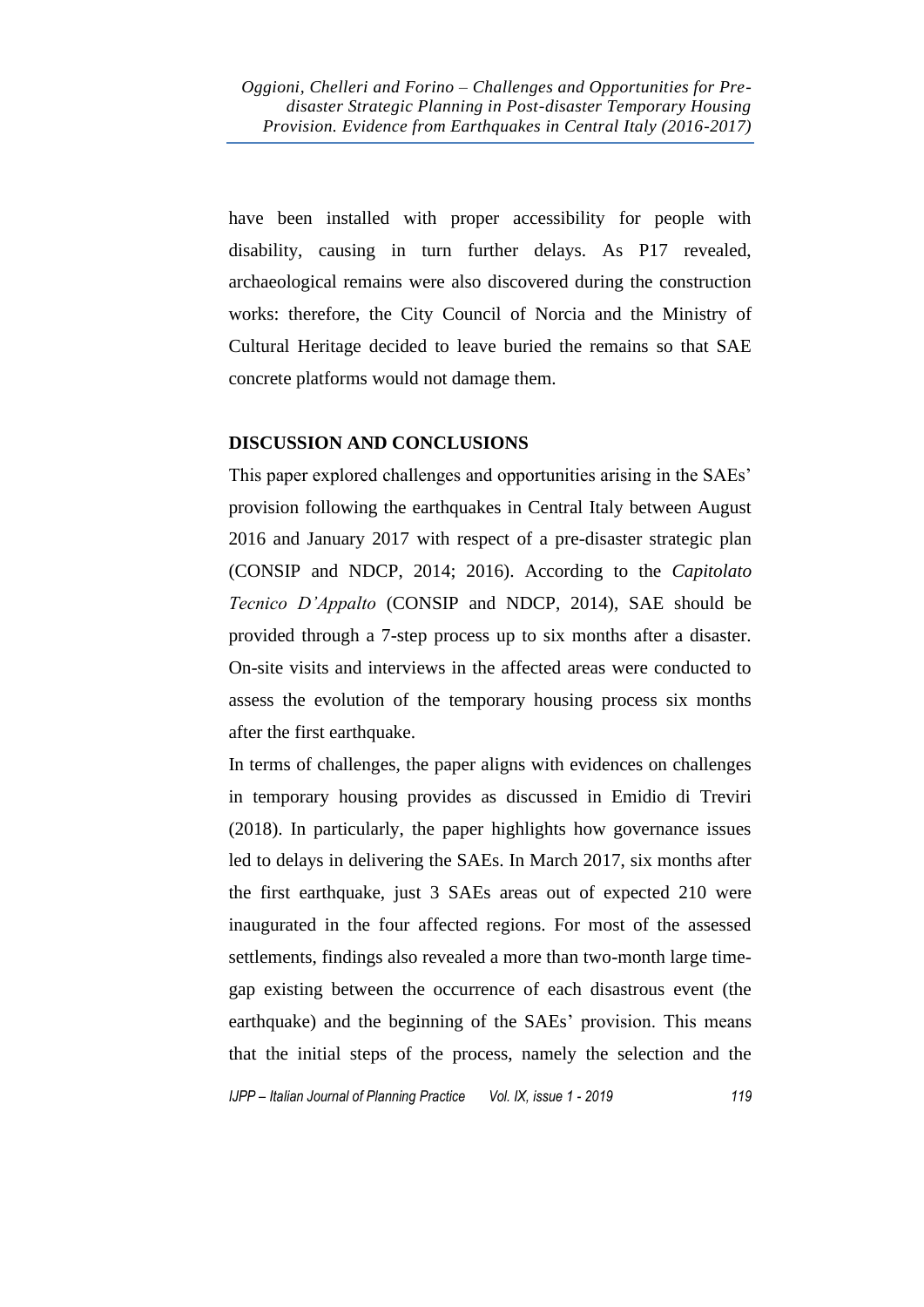assessment of the SAEs' areas, significantly impacted on the whole schedule and caused delays. These delays are related mainly to the suitability of the selected areas for housing purposes (e.g., Grisciano, where unstable soils were found), the local morphology (e.g., Capoluogo, where the available public land was too small to meet space requirements) or unexpected circumstances (e.g., Zona Industriale A, where archaeological remains were discovered). Furthermore, the *Accordo Quadro* (CONSIP and NDCP, 2016) did not consider potential issues emerging into the decision-making process among stakeholders, such as the time gap between the approval of the executive project and the beginning of urbanization works*.* In addition, in some cases there have been attempts to implement SAEs as they had to be permanent. An example of this is in Torricella Sicura, where the mayor's intention was the creation of an individual layout for each SAE which could be easier to rent in the future. This point brings up some further considerations about the necessity for considering future use alternatives of temporary housing units and avoiding the temporary usage lasts for decades<sup>9</sup>.

In terms of opportunities, findings revealed that timing estimated by the pre-disaster strategic plan was achieved when coordination among different stakeholders was successful, as in the case of the Campo 0

<sup>9</sup> See for example this reportage from the Italian newspaper "La Stampa" on a temporary unit in the village of Calitri, hit by the 1980 earthquake in Campania and Basilicata regions. Still today, the temporary unit hosts some health agencies offices in very bad conditions: [https://www.lastampa.it/2018/11/29/italia/a-anni-dal-sisma](https://www.lastampa.it/2018/11/29/italia/a-anni-dal-sisma-in-irpinia-il-comune-di-calitri-avr-finalmente-un-vero-ambulatorio-asl-nThOW1oWtOhlFiAHZAnQOO/pagina.html)[in-irpinia-il-comune-di-calitri-avr-finalmente-un-vero-ambulatorio-asl](https://www.lastampa.it/2018/11/29/italia/a-anni-dal-sisma-in-irpinia-il-comune-di-calitri-avr-finalmente-un-vero-ambulatorio-asl-nThOW1oWtOhlFiAHZAnQOO/pagina.html)[nThOW1oWtOhlFiAHZAnQOO/pagina.html](https://www.lastampa.it/2018/11/29/italia/a-anni-dal-sisma-in-irpinia-il-comune-di-calitri-avr-finalmente-un-vero-ambulatorio-asl-nThOW1oWtOhlFiAHZAnQOO/pagina.html) (Access 04/05/2019).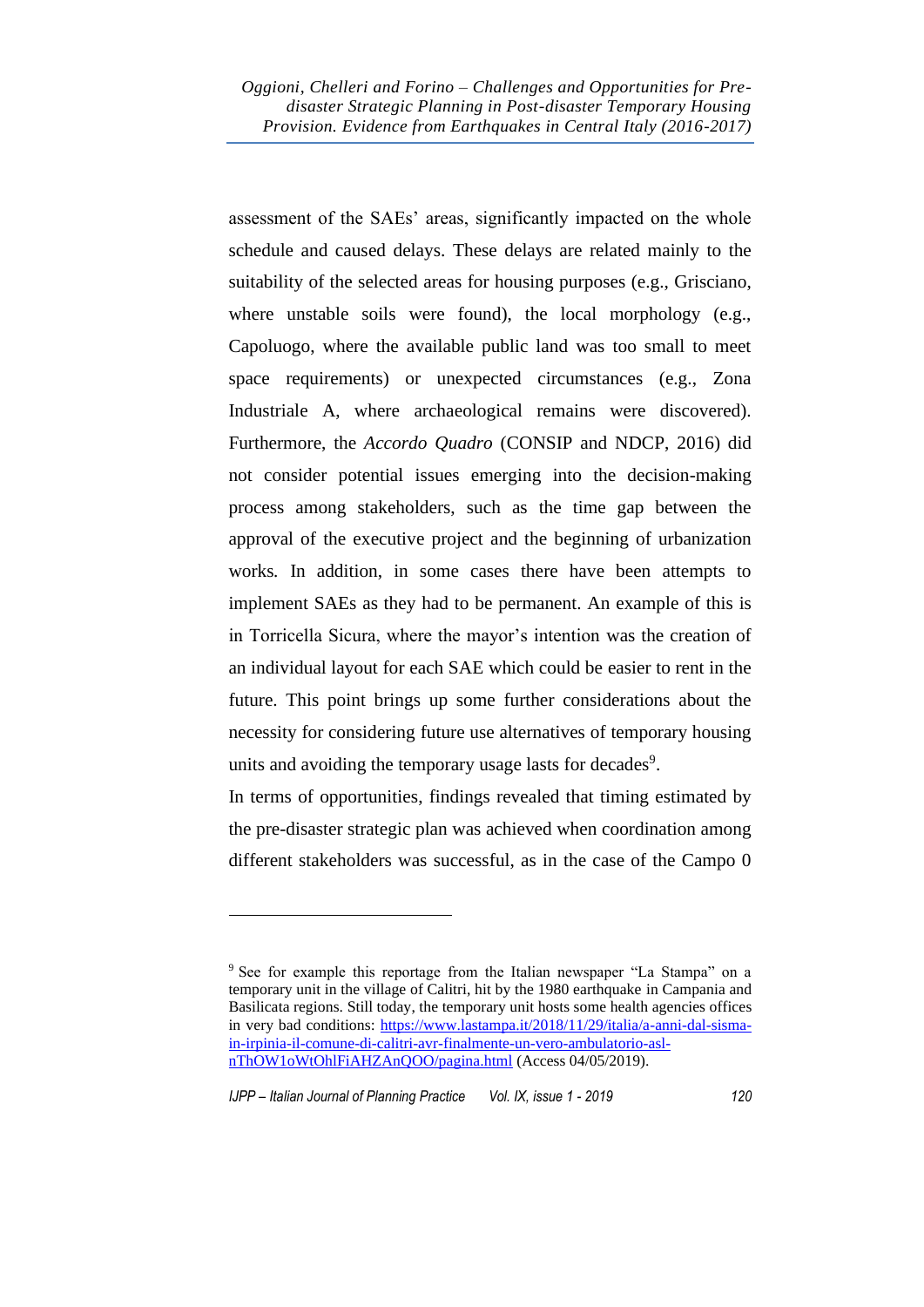hamlet or when the NDCP was able to speed up the whole process, as in Illica or San Pellegrino hamlets.

The research presented in the paper was conducted on a limited number of affected municipalities and was based on a fieldwork just 7 months after initial events, so it did not portray the long-term consequences of temporary housing provision in the affected areas. Notwithstanding this, it was able to reveal some of the key issues emerging in linking the temporary housing provision and the predisaster strategic plan, and potentially affecting also the long-terms recovery. In addition, it was also able to show evidences for some of the root causes of delays occurring in the housing provision system in Central Italy. In the light of these considerations, the paper recommends that the pre-disaster strategic plan *Accordo Quadro* should better take into consideration both socioeconomic issues and the characteristics of the local built and natural environments. For example, by supporting existing literature (Johnson, 2007b; Jha et al., 2010), the paper argues that such plan should not just include standard specifications on technical and organizational aspects for the present use, but it should be also able to meet the contextual local necessities and cope with the very specific challenges that each postdisaster context presents. These challenges cover a range of technical and logistical issues, as well as they involve governance and political issues, uncertainties, and unexpected situations. In this way, the plan should have been provided with a more comprehensive perspective of complex issues occurring within disaster aftermaths.

In conclusion, the paper can represent a useful background for further studies on the topic and shed new light on the role of pre-disaster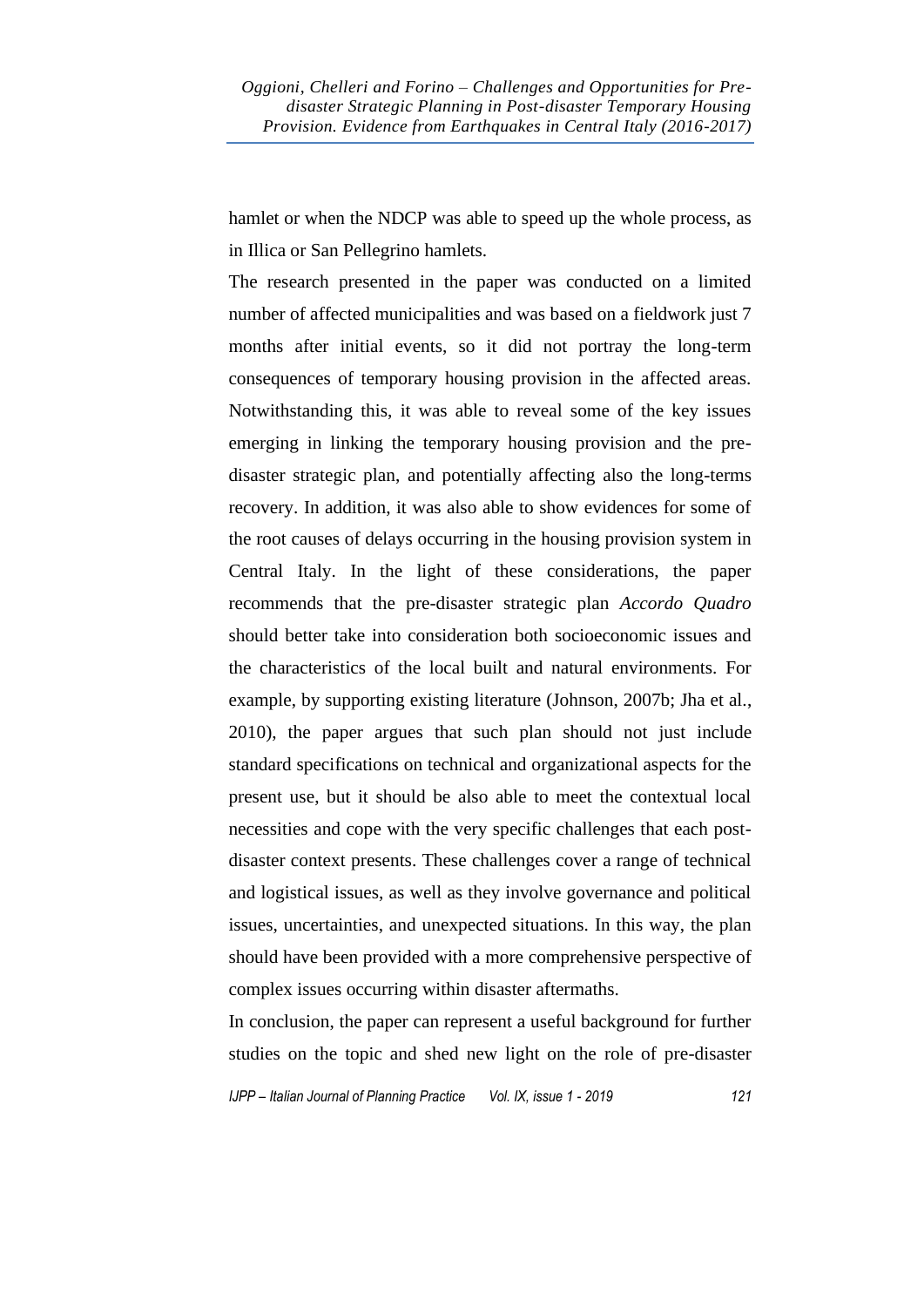strategic planning in post-disaster reconstruction. Further research is indeed necessary for a more in-depth understanding of the challenges and opportunities provided by a pre-disaster strategic plan in temporary housing provision in both the proposed case study and disaster-prone areas worldwide.

### **REFERENCES**

Alexander, D. (1989). Preserving the Identity of Small Settlements during Post-Disaster Reconstruction in Italy. *Disasters*, 13(3), 228- 236.

Alexander, D. (2013). An evaluation of medium-term recovery processes after the 6 April 2009 earthquake in L'Aquila, Central Italy. *Environmental Hazards*, 12(1), 60-73.

Alexander, D. E. (2019). L'Aquila, central Italy, and the "disaster cycle", 2009-2017. *Disaster Prevention and Management: An International Journal*, 28(4), 419-433.

Bedini, M. A., & Bronzini, F. (2018). The post-earthquake experience in Italy. Difficulties and the possibility of planning the resurgence of the territories affected by earthquakes. *Land Use Policy*, 78, 303-315.

Berke, P. R., & Campanella, T. J. (2006). Planning for postdisaster resiliency. *The Annals of the American Academy of Political and Social Science*, 604(1), 192-207.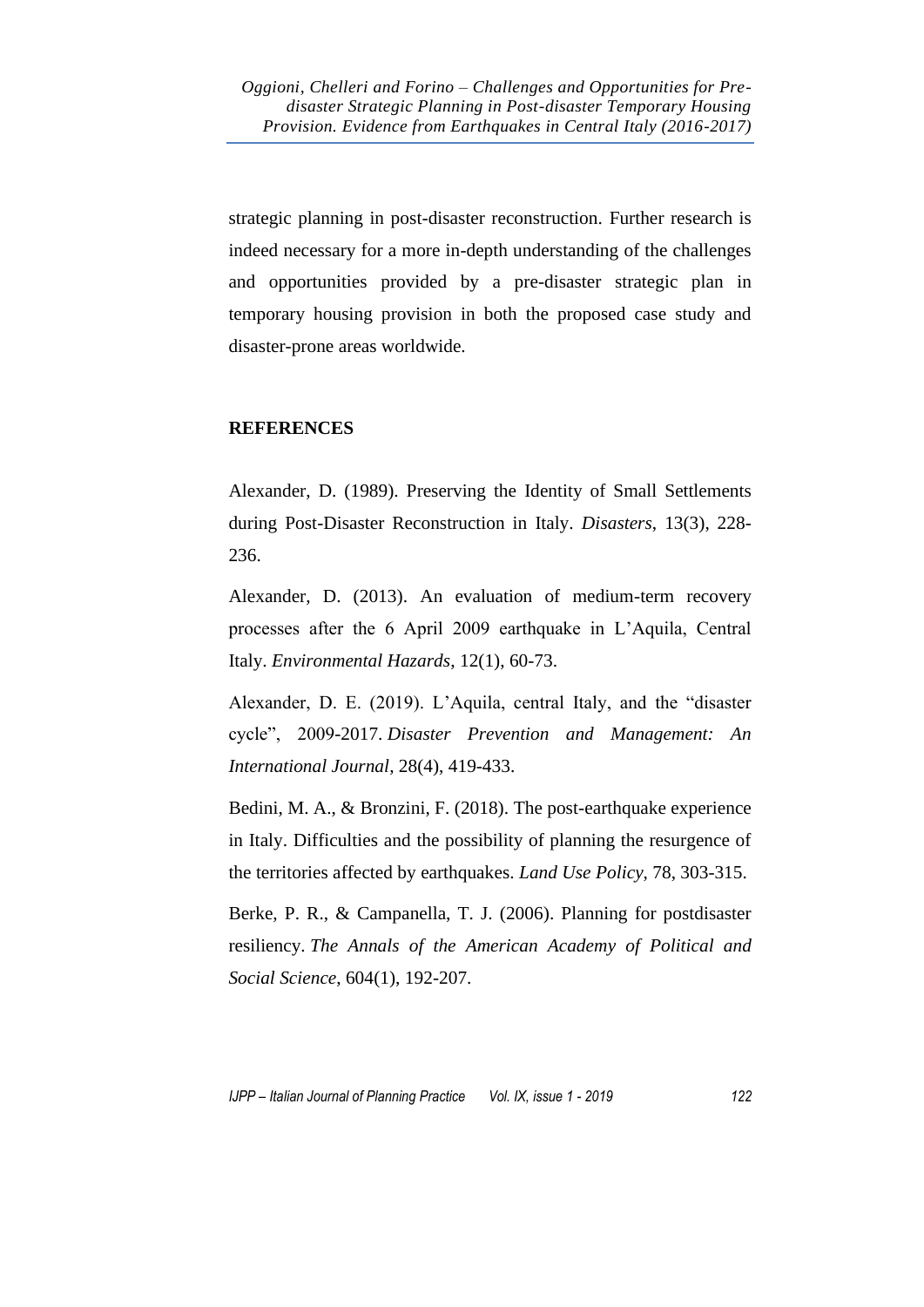Bilau, A.A., & Witt, E. (2016). An analysis of issues for the management of post-disaster housing reconstruction. *International Journal of Strategic Property Management*, 20(3), 265-276.

Biswas, A. (2019). Exploring Indian post-disaster temporary housing strategy through a comparative review. *International Journal of Disaster Resilience in the Built Environment*, 10(1), 14-35.

Bolin, R., Stanford L. (1991). Shelter, Housing and Recovery: A Comparison of U.S. Disasters. *Disasters,* 15(1), 24-34.

Calandra, L. M. (2018). Governance of risk and disasters: considerations on the role of citizen participation in L'Aquila (Italy). In: Forino G., Bonati, S., Calandra L.M., *Governance of Risk, Hazards and Disasters*, Routledge, 91-106.

Chang, Y., Wilkinson, S., Seville, E., Potangaroa, R. (2010). Resourcing for a resilient post-disaster reconstruction environment. *International Journal of Disaster Resilience in the Built Environment*, 1(1), 65-83.

Chang, Y., Wilkinson, S., Potangaroa, R., & Seville, E. (2011). Identifying factors affecting resource availability for post-disaster reconstruction: a case study in China. *Construction Management and Economics*, 29(1), 37-48.

Cheng, S., Ganapati, E., & Ganapati, S. (2015). Measuring disaster recovery: bouncing back or reaching the counterfactual state?. *Disasters*, 39(3), 427-446.

*IJPP – Italian Journal of Planning Practice Vol. IX, issue 1 - 2019 123* CONSIP & NDCP (2014). Capitolato Tecnico D'appalto. Retrieved in March 2017, from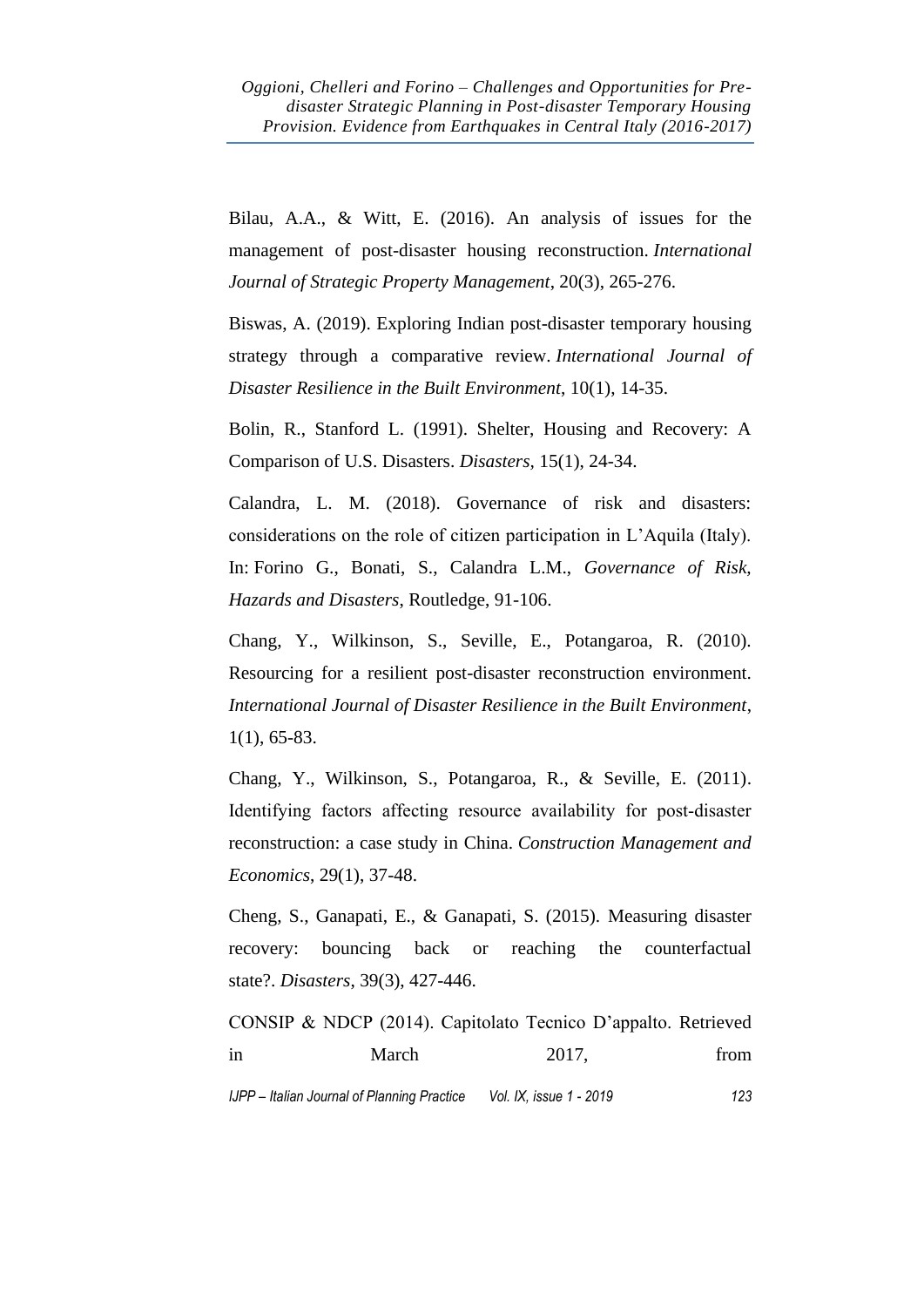[http://serviziosae.cnsofm.it/files/SAE/SAE2\\_Allegato\\_5\\_-](http://serviziosae.cnsofm.it/files/SAE/SAE2_Allegato_5_-_Capitolato_Tecnico_public.pdf) [\\_Capitolato\\_Tecnico\\_public.pdf](http://serviziosae.cnsofm.it/files/SAE/SAE2_Allegato_5_-_Capitolato_Tecnico_public.pdf)

CONSIP & NDCP (2016). *Accordo Quadro per la fornitura, il trasporto ed il montaggio di Soluzioni Abitative in Emergenza e i servizi ad esse connesse per conto del Dipartimento della Protezione Civile (edizione 2)*. Retrieved from [http://www.consip.it/bandi-di](http://www.consip.it/bandi-di-gara/gare-e-avvisi/aq-soluzioni-abitative-in-emergenza-per-protezione-civile-2)[gara/gare-e-avvisi/aq-soluzioni-abitative-in-emergenza-per](http://www.consip.it/bandi-di-gara/gare-e-avvisi/aq-soluzioni-abitative-in-emergenza-per-protezione-civile-2)[protezione-civile-2](http://www.consip.it/bandi-di-gara/gare-e-avvisi/aq-soluzioni-abitative-in-emergenza-per-protezione-civile-2) (Access 4 May 2019).

Davidson, C. H., Johnson, C., Lizarralde, G., Dikmen, N., & Sliwinski, A. (2007). Truths and myths about community participation in post-disaster housing projects. *Habitat International*, 31(1), 100-115.

Davis, I., & Alexander, D. (2015). *Recovery from disaster*. Routledge.

Di Giovanni, G. (2016). Post-earthquake recovery in peripheral areas: the paradox of small municipalities' reconstruction process in Abruzzo (Italy). *Italian Journal of Planning Practice*, 6(1), 110-139.

Dickie, J., Foot, J., & Snowden, F. M. (2002). *Disastro!: disasters in Italy since 1860: culture, politics, society*. Palgrave Macmillan.

Emidio di Treviri (2018). *Sul fronte del sisma. Un'inchiesta militante sul post-terremoto dell'Appennino centrale (2016-2017).* DeriveApprodi, Rome.

Farinella, D. and Saitta, P. (2019), *The Endless Reconstruction and Modern Disasters: The Management of Urban Space through an Earthquake – Messina*, 1908-2018, Palgrave.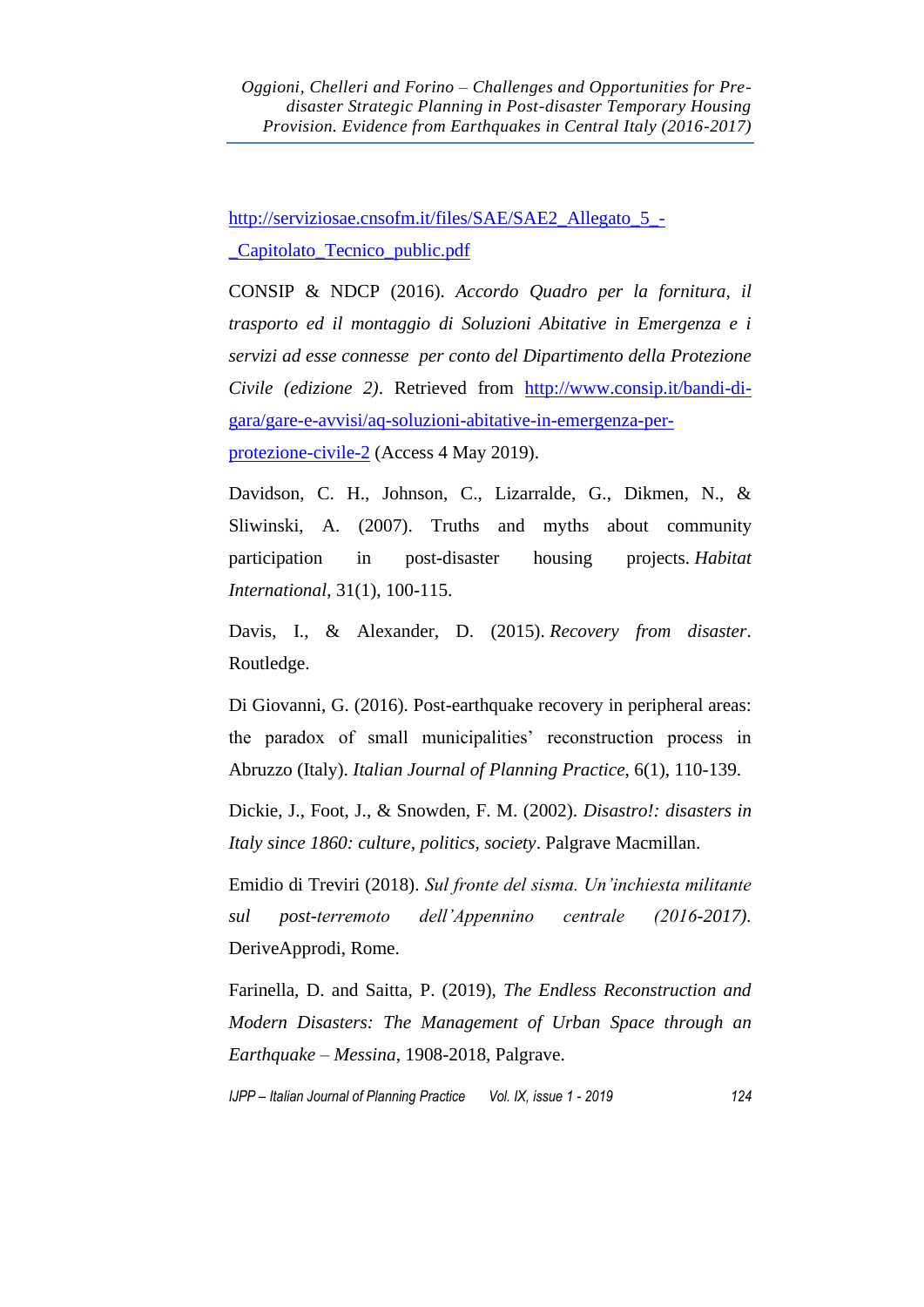Félix, D., Branco, J. M., & Feio, A. (2013). Temporary housing after disasters: A state of the art survey. *Habitat International*, 40, 136- 141.

Félix, D., Monteiro, D., Branco, J. M., Bologna, R., & Feio, A. (2015). The role of temporary accommodation buildings for postdisaster housing reconstruction. *Journal of Housing and the Built Environment*, 30(4), 683-699.

Forino, G., & Carnelli, F. (2019). Introduction to the special issue "The L'Aquila earthquake 10 years on (2009-2019): impacts and state-of-the-art". *Disaster Prevention and Management: An International Journal*, 28(4), 414-418

Impact Assessment Office of the Senato della Repubblica (2018). Ricostruire. L'Aquila, Pianura padana, Centro Italia: politiche e risorse per l'Italia post terremoto, [https://www.senato.it/application/xmanager/projects/leg18/attachmen](https://www.senato.it/application/xmanager/projects/leg18/attachments/documento/files/000/029/090/DA21_-_Ricostruire.pdf) ts/documento/files/000/029/090/DA21 - Ricostruire.pdf

INGV (2016a). Relazione di dettaglio: Rieti Mw 6.0 del 2016-08-24 01:36:32 UTC; versione del 2016-08-24 ore 04:26:02 UTC. Retrieved from

[https://ingvterremoti.files.wordpress.com/2016/09/relazione\\_di\\_detta](https://ingvterremoti.files.wordpress.com/2016/09/relazione_di_dettaglio_rieti_mw_6-0_del_2016-08-24_01_36_32_utc_versione_del_2016-08-24_ore_04_26_02_utc-1.pdf) [glio\\_rieti\\_mw\\_6-0\\_del\\_2016-08-](https://ingvterremoti.files.wordpress.com/2016/09/relazione_di_dettaglio_rieti_mw_6-0_del_2016-08-24_01_36_32_utc_versione_del_2016-08-24_ore_04_26_02_utc-1.pdf)

[24\\_01\\_36\\_32\\_utc\\_versione\\_del\\_2016-08-24\\_ore\\_04\\_26\\_02\\_utc-](https://ingvterremoti.files.wordpress.com/2016/09/relazione_di_dettaglio_rieti_mw_6-0_del_2016-08-24_01_36_32_utc_versione_del_2016-08-24_ore_04_26_02_utc-1.pdf)[1.pdf](https://ingvterremoti.files.wordpress.com/2016/09/relazione_di_dettaglio_rieti_mw_6-0_del_2016-08-24_01_36_32_utc_versione_del_2016-08-24_ore_04_26_02_utc-1.pdf)

INGV (2016b). Relazione di dettaglio: Macerata Mw 5.9 del 2016- 10-26 19:18:05 UTC; versione del 2016-10-26 ore 22:42:54 UTC.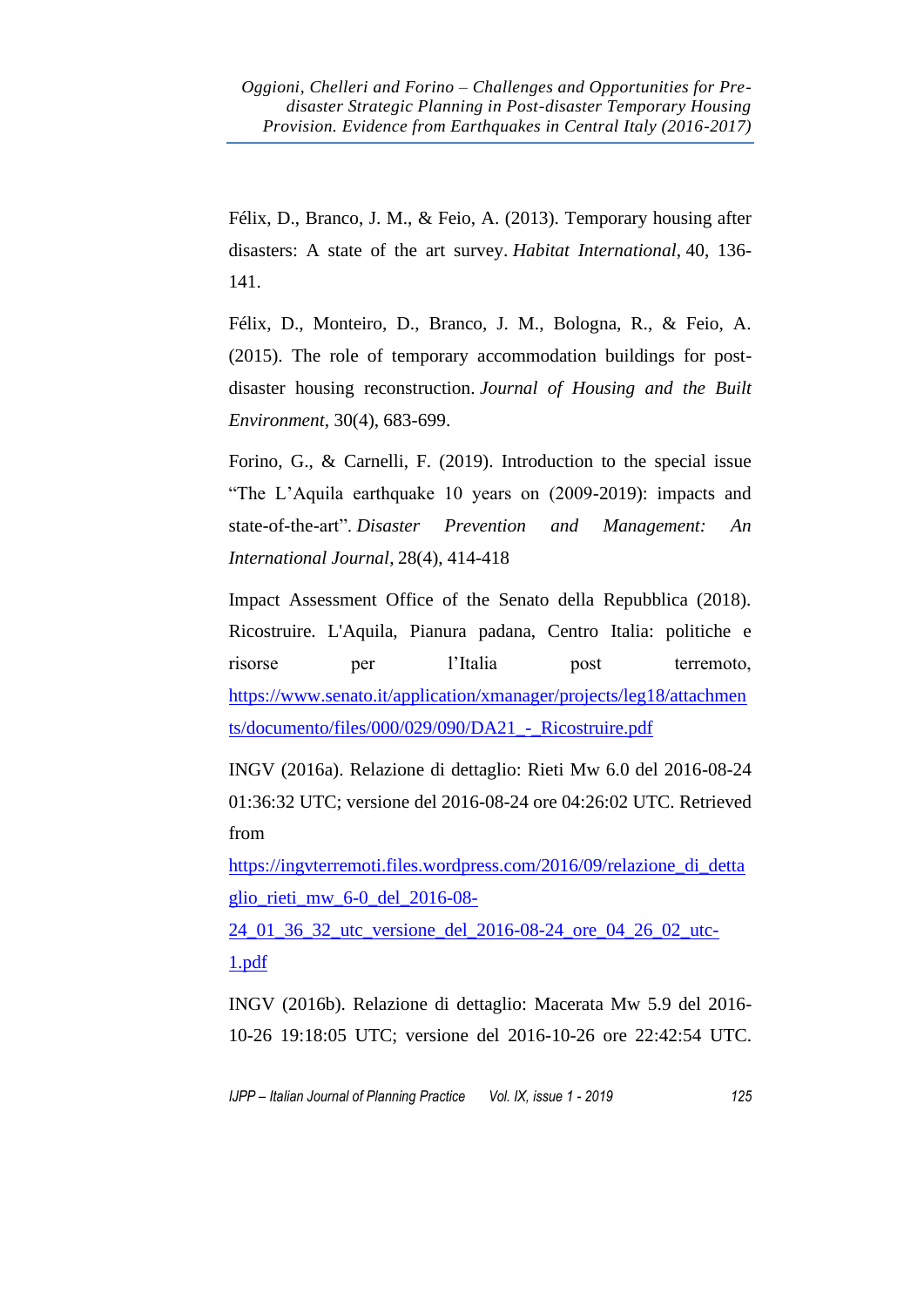### Retrieved from the state of the state of the state of the state of the state of the state of the state of the state of the state of the state of the state of the state of the state of the state of the state of the state of

[https://ingvterremoti.files.wordpress.com/2016/10/relazione\\_di\\_detta](https://ingvterremoti.files.wordpress.com/2016/10/relazione_di_dettaglio_macerata_mw_5-9_del_2016-10-26_19_18_05_utc_versione_del_2016-10-26_ore_22_42_54_utc.pdf) [glio\\_macerata\\_mw\\_5-9\\_del\\_2016-10-](https://ingvterremoti.files.wordpress.com/2016/10/relazione_di_dettaglio_macerata_mw_5-9_del_2016-10-26_19_18_05_utc_versione_del_2016-10-26_ore_22_42_54_utc.pdf)

[26\\_19\\_18\\_05\\_utc\\_versione\\_del\\_2016-10-26\\_ore\\_22\\_42\\_54\\_utc.pdf](https://ingvterremoti.files.wordpress.com/2016/10/relazione_di_dettaglio_macerata_mw_5-9_del_2016-10-26_19_18_05_utc_versione_del_2016-10-26_ore_22_42_54_utc.pdf)

INGV (2016c). Relazione di dettaglio: Perugia Mw 6.5 del 2016-10- 30 06:40:17 UTC; versione del 2016-10-30 ore 11:27:08 UTC. Retrieved from  $\blacksquare$ 

[https://ingvterremoti.files.wordpress.com/2016/12/relazionedettaglio\\_](https://ingvterremoti.files.wordpress.com/2016/12/relazionedettaglio_30ott_m6-5.pdf) [30ott\\_m6-5.pdf](https://ingvterremoti.files.wordpress.com/2016/12/relazionedettaglio_30ott_m6-5.pdf)

INGV (2017). Relazione di dettaglio dei tre eventi di M>5.0 del 2017-01-18 avvenuti tra le 09:25 e le 10:25 UTC Retrieved from [https://ingvterremoti.files.wordpress.com/2017/01/relazione-di](https://ingvterremoti.files.wordpress.com/2017/01/relazione-di-dettaglio-dei-3-eventi-di-m_-5-0-del-2017-01-18.pdf)[dettaglio-dei-3-eventi-di-m\\_-5-0-del-2017-01-18.pdf](https://ingvterremoti.files.wordpress.com/2017/01/relazione-di-dettaglio-dei-3-eventi-di-m_-5-0-del-2017-01-18.pdf)

Ismail, F. Z., Halog, A., & Smith, C. (2017). How sustainable is disaster resilience? An overview of sustainable construction approach in post-disaster housing reconstruction. *International Journal of Disaster Resilience in the Built Environment*, 8(5), 555-572.

Italian Government (2012). *Conversione in legge, con modificazioni, del decreto-legge 15 maggio 2012, n. 59, recante disposizioni urgenti per il riordino della protezione civile*, Retrieved from [http://www.protezionecivile.gov.it/jcms/it/view\\_prov.wp?contentId=](http://www.protezionecivile.gov.it/jcms/it/view_prov.wp?contentId=LEG34883) [LEG34883](http://www.protezionecivile.gov.it/jcms/it/view_prov.wp?contentId=LEG34883)

Jha, A. K., J. Duyne Barenstein, P. M. Phelps, D. Pittet and S. Sena (2010). *Safer homes, stronger communities: a handbook for reconstructing after natural disasters,* World Bank Publications.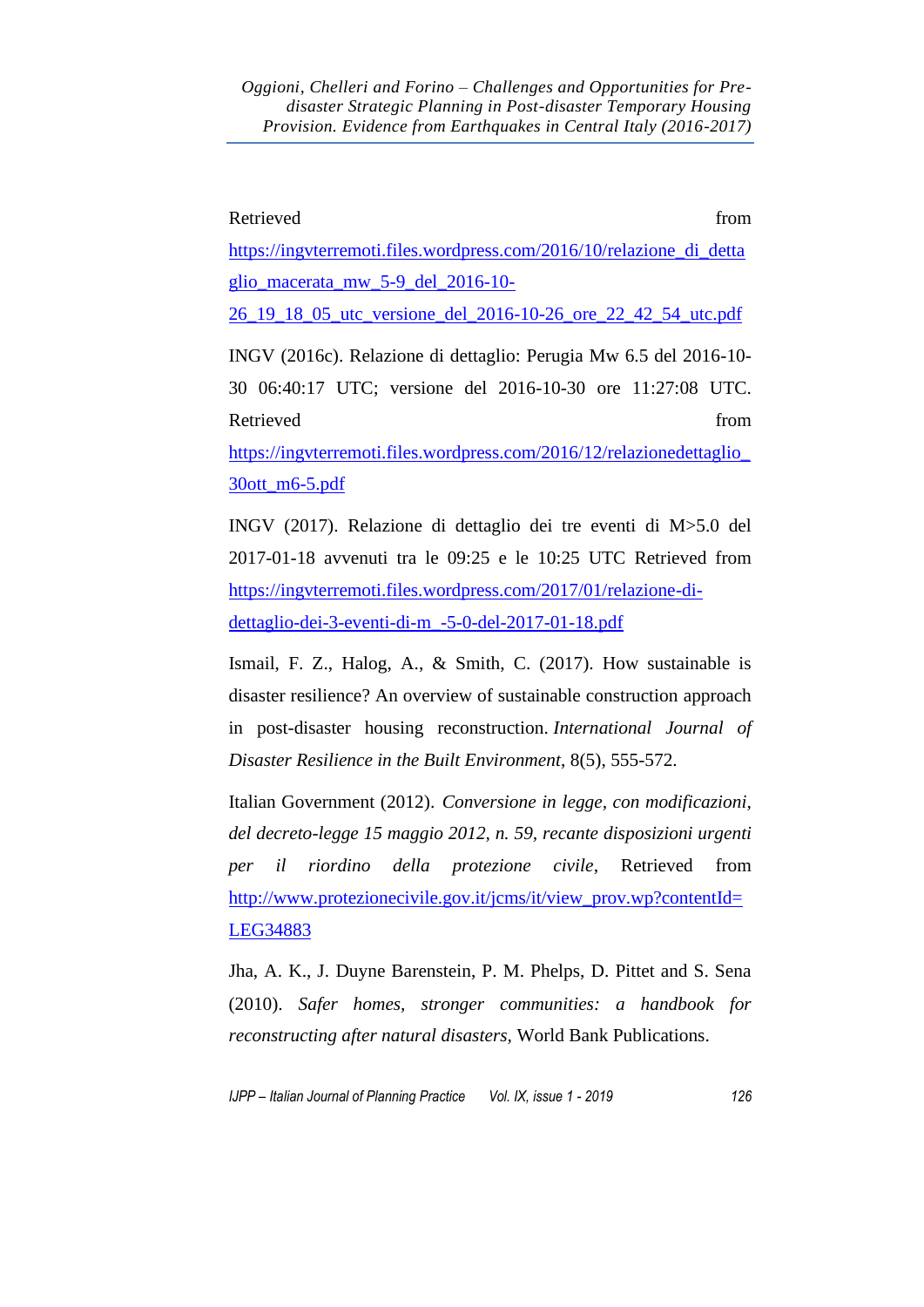Johnson, C. (2007a). Impacts of prefabricated temporary housing after disasters: 1999 earthquakes in Turkey. *Habitat International,* 31, 36-52.

Johnson, C. (2007b). Strategic planning for post disaster temporary housing. *Disasters* 31(4), 435-458.

Johnson, C., Lizarralde, G., Davidson, C.H. (2006). A systems view of temporary housing projects in post‐disaster reconstruction. *Construction Management and Economics*, 24(4), 367-378.

Lizarralde, G., Johnson, C., Davidson, C.H. (2010). *Rebuilding after disasters. From emergency to sustainability*. Spon Press, Oxon.

Naylor, A., Walker, J. F., & Suppasri, A. (2018). Suitability of the early warning systems and temporary housing for the elderly population in the immediacy and transitional recovery phase of the 2011 Great East Japan Earthquake and Tsunami. *International Journal of Disaster Risk Reduction*, 31, 302-310.

NDCP (2017a). *Terremoto Centro Italia*. Retrieved from [http://www.protezionecivile.gov.it/jcms/it/terremoto\\_centro\\_italia\\_20](http://www.protezionecivile.gov.it/jcms/it/terremoto_centro_italia_2016.wp) [16.wp](http://www.protezionecivile.gov.it/jcms/it/terremoto_centro_italia_2016.wp)

NDCP (2017b). *Soluzioni Abitative: container e SAE*. Retrieved from [http://www.protezionecivile.gov.it/jcms/it/soluzioni\\_abitative\\_sae\\_e.](http://www.protezionecivile.gov.it/jcms/it/soluzioni_abitative_sae_e.wp) [wp](http://www.protezionecivile.gov.it/jcms/it/soluzioni_abitative_sae_e.wp)

NDCP (2017c). *Assistenza alla Popolazione*. Retrieved from [http://www.protezionecivile.gov.it/jcms/it/assistenza\\_alla\\_popolazio.](http://www.protezionecivile.gov.it/jcms/it/assistenza_alla_popolazio.wp) [wp](http://www.protezionecivile.gov.it/jcms/it/assistenza_alla_popolazio.wp)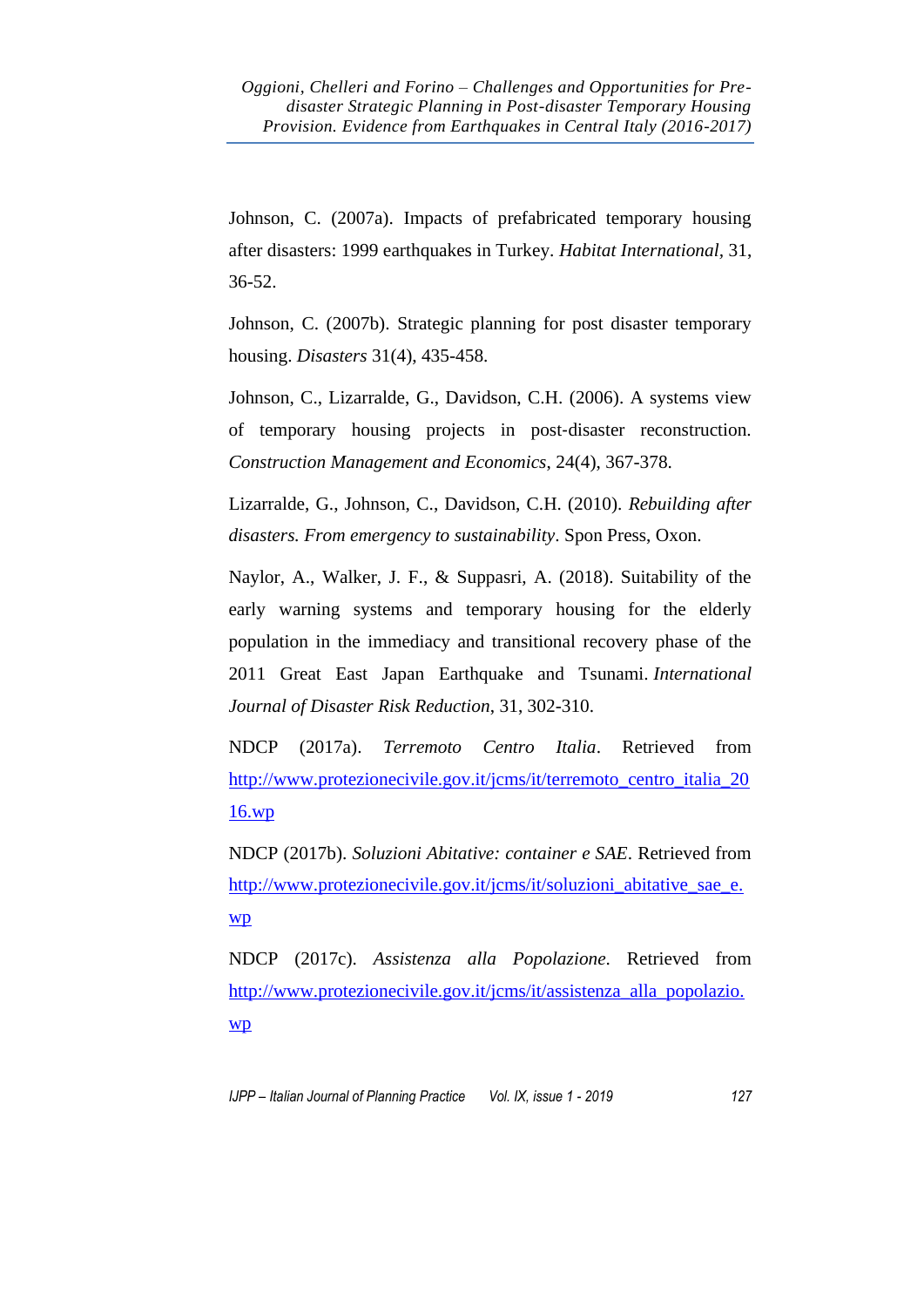Nigg, J. M., Barnshaw, J., & Torres, M. R. (2006). Hurricane Katrina and the flooding of New Orleans: Emergent issues in sheltering and temporary housing. *The Annals of the American Academy of Political and Social Science*, 604(1), 113-128.

Oliver‐Smith, A. (1990). Post‐disaster housing reconstruction and social inequality: a challenge to policy and practice. *Disasters*, 14(1), 7-19.

Olshansky, R. B., Johnson, L. A., Horne, J., & Nee, B. (2008). Longer view: Planning for the rebuilding of New Orleans. *Journal of the American Planning Association*, 74(3), 273-287.

Parrinello, G. (2015). *Fault Lines: Earthquakes and Urbanism in Modern Italy*. Berghahn Books.

Quarantelli, E.L. (1982). Sheltering and Housing after major community disasters: Case studies and general observations. *Final Report for Federal Emergency Management Agency Washington, D.C. 20472.*

Quarantelli, E.L. (1995). Patterns of sheltering and housing in US disasters. *Disaster Prevention and Management: An International Journal*, 4(3), 43-53.

Rafieian, M., & Asgary, A. (2013). Impacts of temporary housing on housing reconstruction after the Bam earthquake. *Disaster Prevention and Management: An International Journal*, 22(1), 63-74.

Saitta, P. (2013). *Quota zero. Messina dopo il terremoto: la ricostruzione infinita,* Donzelli, Rome.